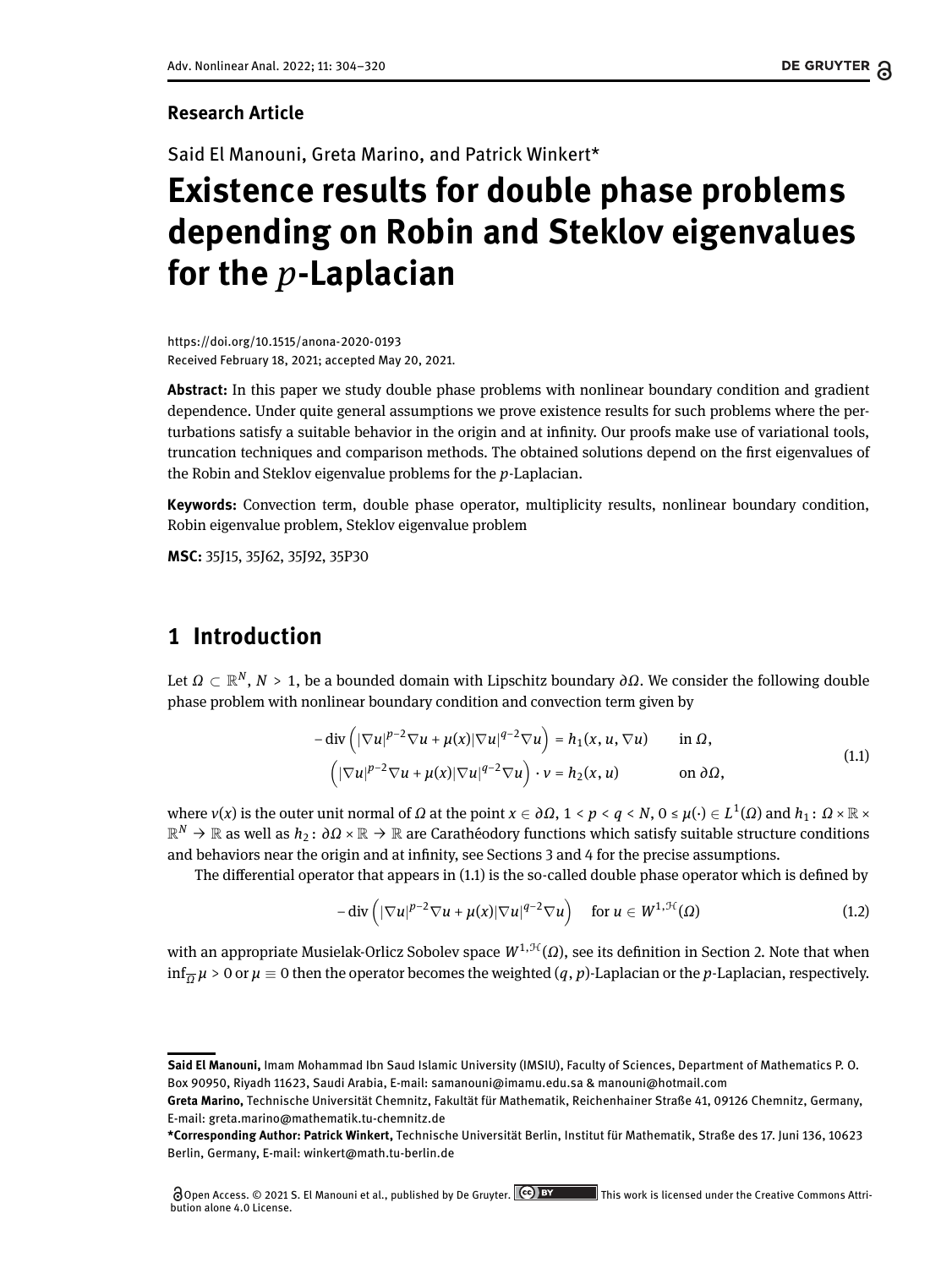The energy functional *J*:  $W^{1,\mathcal{H}}(\Omega) \to \mathbb{R}$  related to the double phase operator [\(1.2\)](#page-0-1) is given by

<span id="page-1-0"></span>
$$
J(u) = \int_{\Omega} \left( |\nabla u|^p + \mu(x) |\nabla u|^q \right) dx, \tag{1.3}
$$

where the integrand has unbalanced growth. The main characteristic of the functional *J* is the change of ellipticity on the set where the weight function is zero, that is, on the set  $\{x \in \Omega : \mu(x) = 0\}$ . Precisely, the energy density of *J* exhibits ellipticity in the gradient of order *q* on the points *x* where  $\mu(x)$  is positive and of order *p* on the points *x* where  $\mu(x)$  vanishes.

The first who introduced and studied functionals whose integrands change their ellipticity according to a point was Zhikov [\[37\]](#page-16-1) (see also the monograph of Zhikov-Kozlov-Oleinik [\[38\]](#page-16-2)) in order to provide models for strongly anisotropic materials. Functionals stated in [\(1.3\)](#page-1-0) have been intensively studied in the past decade concerning regularity for isotropic and anisotropic functionals. We mention the papers of Baroni-Colombo-Mingione [\[3–](#page-15-0)[5\]](#page-15-1), Baroni-Kuusi-Mingione [\[6\]](#page-15-2), Byun-Oh [\[7\]](#page-15-3), Colombo-Mingione [\[9,](#page-15-4) [10\]](#page-15-5), Marcellini [\[21,](#page-16-3) [22\]](#page-16-4), Ok [\[25,](#page-16-5) [26\]](#page-16-6), Ragusa-Tachikawa [\[33\]](#page-16-7) and the references therein.

In this paper we are going to study problem  $(1.1)$  concerning multiplicity of solutions. In the first part of the paper, see Section [3,](#page-6-0) we prove the existence of a nontrivial weak solution when the function  $h_1$  depends on the gradient of the solution. Hence, no variational tools like critical point theory are available. We will make use of the surjectivity result for pseudomonotone operators where in the proof the first eigenvalues of the Robin and Steklov eigenvalue problems for the *p*-Laplacian play an important role. In the second part of the paper we will skip the gradient dependence and prove the existence of two constant sign solutions, one is nonnegative and the other one is nonpositive. Here, we need some stronger conditions on the nonlinearities, for example superlinearity at ±∞. Again, the solutions depend on the first Robin and Steklov eigenvalues, respectively. We will see that the Steklov eigenvalue problem is the more natural one for problems with nonlinear boundary condition than the Robin eigenvalue problem.

There are only few works dealing with double phase operators along with a nonlinear boundary condition. Papageorgiou-Vetro-Vetro [\[29\]](#page-16-8) studied the Robin problem

$$
-\operatorname{div}\left(a(z)|\nabla u|^{p-2}\nabla u\right) - \Delta_q u + \xi(z)|u|^{p-2}u = \lambda f(z, u(z)) \quad \text{in } \Omega,
$$
  

$$
\frac{\partial u}{\partial n_\theta} + \beta |u|^{p-2}u = 0 \quad \text{on } \partial \Omega,
$$
 (1.4)

where  $1 < q < p < N$ ,  $\xi \in L^{\infty}(\Omega)$  is a positive potential,  $a(z) > 0$  for a. a.  $z \in \Omega$  and

<span id="page-1-1"></span>
$$
\frac{\partial u}{\partial n_\theta} = [a(z)|\nabla u|^{p-2} + |\nabla u|^{q-2}]\frac{\partial u}{\partial n}
$$

with *n*(·) being the outward unit normal on *∂Ω*. Under different assumptions it is shown that problem [\(1.4\)](#page-1-1) admits two nontrivial solutions  $u_\lambda$ ,  $\hat{u}_\lambda\in W^{1,\mathfrak{H}}(\Omega)$  for small  $\lambda>0$  such that  $\|u_\lambda\|_{1,\mathfrak{H}}\to +\infty$  and  $\|\hat{u}_\lambda\|_{1,\mathfrak{H}}\to 0$ as  $λ$  → 0<sup>+</sup>. In Papageorgiou-Rădulescu-Repovš [\[28\]](#page-16-9) the authors proved the existence of multiple solutions in the superlinear and the resonant case for the problem

<span id="page-1-2"></span>
$$
-\operatorname{div}\left(a_0(z)|\nabla u|^{p-2}\nabla u\right)-\Delta_q u+\xi(z)|u|^{p-2}u=f(z,u(z))\qquad\text{in }\Omega,
$$

$$
\frac{\partial u}{\partial n_\theta}+\beta|u|^{p-2}u=0\qquad\text{on }\partial\Omega,
$$

where  $1 < q < p \le N$  and with a positive Lipschitz function  $a_0(\cdot)$ . Note that our assumptions and our treatment differ from the ones in  $[28]$  and  $[29]$ . Also, we allow that the weight function could be zero at some points. Recently, Gasiński-Winkert [\[17\]](#page-15-6) considered the problem

$$
-\operatorname{div}\left(|\nabla u|^{p-2}\nabla u + \mu(x)|\nabla u|^{q-2}\nabla u\right) = f(x, u) - |u|^{p-2}u - \mu(x)|u|^{q-2}u \quad \text{in } \Omega,
$$
  

$$
\left(|\nabla u|^{p-2}\nabla u + \mu(x)|\nabla u|^{q-2}\nabla u\right) \cdot v = g(x, u) \qquad \text{on } \partial\Omega.
$$
 (1.5)

Based on the Nehari manifold method it is shown that problem [\(1.5\)](#page-1-2) has at least three nontrivial solutions. We point out that the proof for the constant sign solutions in [\[17\]](#page-15-6) is based on a mountain-pass type argument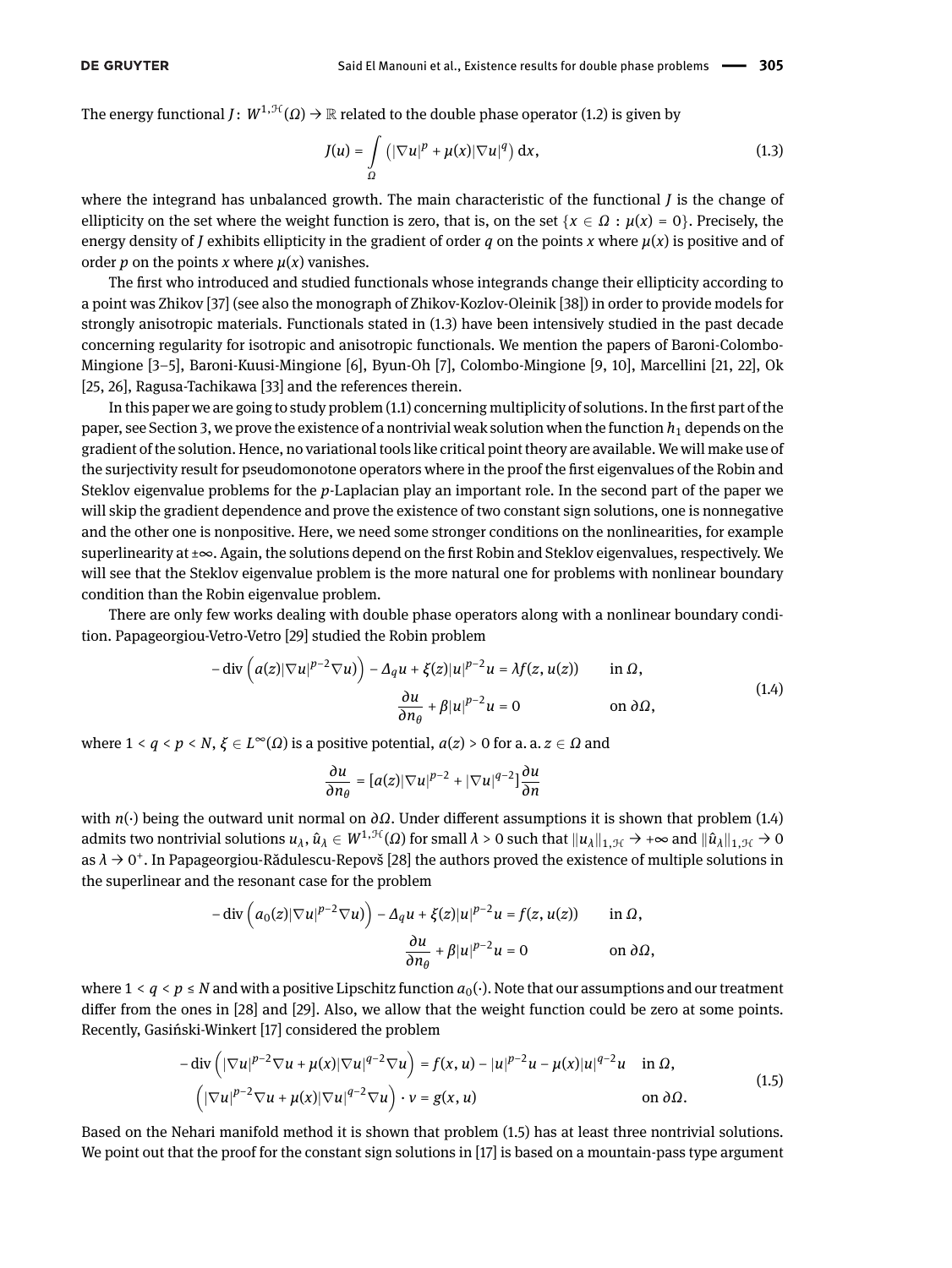and so different from the treatment we used in this paper. Very recently, Farkas-Fiscella-Winkert [\[13\]](#page-15-7) studied singular Finsler double phase problems with nonlinear boundary condition and critical growth of the form

$$
- \operatorname{div}(A(u)) + u^{p-1} + \mu(x)u^{q-1} = u^{p^*-1} + \lambda \left( u^{\gamma-1} + g_1(x, u) \right) \quad \text{in } \Omega,
$$
  
 
$$
A(u) \cdot v = u^{p-1} + g_2(x, u) \quad \text{on } \partial \Omega,
$$
  
 
$$
u > 0 \quad \text{in } \Omega,
$$
 (1.6)

where

<span id="page-2-1"></span>
$$
\operatorname{div}(A(u)) := \operatorname{div} \left( F^{p-1}(\nabla u) \nabla F(\nabla u) + \mu(x) F^{q-1}(\nabla u) \nabla F(\nabla u) \right)
$$

is the so-called Finsler double phase operator and  $(\mathbb{R}^N,F)$  stands for a Minkowski space. The existence of one weak solution of [\(1.6\)](#page-2-1) is proven by applying variational tools and truncation techniques.

For existence results for double phase problems with homogeneous Dirichlet boundary condition we refer to the papers of Colasuonno-Squassina [\[8\]](#page-15-8) (eigenvalue problem for the double phase operator), Farkas-Winkert [\[12\]](#page-15-9) (Finsler double phase problems), Gasiński-Papageorgiou [\[14\]](#page-15-10) (locally Lipschitz right-hand side), Gasiński-Winkert [\[15,](#page-15-11) [16\]](#page-15-12) (convection and superlinear problems), Liu-Dai [\[19\]](#page-15-13) (Nehari manifold approach), Marino-Winkert [\[23\]](#page-16-10) (systems of double phase operators), Perera-Squassina [\[31\]](#page-16-11) (Morse theoretical approach), Zeng-Bai-Gasiński-Winkert [\[35,](#page-16-12) [36\]](#page-16-13) (multivalued obstacle problems) and the references therein. Related works dealing with certain types of double phase problems can be found in the works of Bahrouni-Rădulescu-Winkert [\[1\]](#page-15-14) (Baouendi-Grushin operator), Barletta-Tornatore [\[2\]](#page-15-15) (convection problems in Orlicz spaces), Liu-Dai [\[20\]](#page-15-16) (unbounded domains), Papageorgiou-Rădulescu-Repovš [\[27\]](#page-16-14) (discontinuity property for the spectrum), Rădulescu [\[32\]](#page-16-15) (overview about isotropic and anisotropic double phase problems) and Zeng-Bai-Gasiński-Winkert [\[34\]](#page-16-16) (convergence properties for double phase problems). Finally, we mention the nice overview article of Mingione-Rădulescu [\[24\]](#page-16-17) about recent developments for problems with nonstandard growth and nonuniform ellipticity.

The paper is organized as follows. In Section [2](#page-2-0) we recall the main properties of the double phase operator including the properties of the Musielak-Orlicz Sobolev space  $W^{1, \mathcal{H}}(Ω)$ . In Section [3](#page-6-0) we prove the existence of at least one solution of  $(1.1)$  when  $h_1$  depends on the gradient of the solution, see Theorem [3.1.](#page-7-0) The proof is based on the surjectivity result for pseudomonotone operators and on the properties of the eigenvalues of the Robin and Steklov eigenvalue problems for the *p*-Laplacian. Finally, in the last section, we skip the convection term and use variational tools in order to prove the existence of two constant sign solutions for superlinear problems. We consider two different problems. The first problem is treated by properties of the first Steklov eigenvalue and the second one by the first Robin eigenvalue, see Theorems [4.1](#page-10-0) and [4.2.](#page-13-0)

#### <span id="page-2-0"></span>**2 Preliminaries**

In this section we recall some denitions and present the main tools which will be needed in the sequel.

For every  $1 \leq r \leq \infty$  we denote by  $L^r(\Omega)$  and  $L^r(\Omega;\mathbb{R}^N)$  the usual Lebesgue spaces equipped with the norm <sup>k</sup> · <sup>k</sup>*<sup>r</sup>* and for 1 < *r* < ∞ we consider the corresponding Sobolev space *W*1,*<sup>r</sup>* (*Ω*) endowed with the norm  $\|\cdot\|_{1,r}$ . It is known that  $W^{1,r}(\Omega) \to L^{\hat{r}}(\Omega)$  is compact for  $\hat{r} < r^*$  and continuous for  $\hat{r} = r^*$ , where  $r^*$  is the critical exponent of *r* defined by

<span id="page-2-2"></span>
$$
r^* = \begin{cases} \frac{Nr}{N-r} & \text{if } r < N, \\ \text{any } \ell \in (r, \infty) & \text{if } r \ge N. \end{cases} \tag{2.1}
$$

On the boundary *∂Ω* of *Ω* we consider the (*N* − 1)-dimensional Hausdorff (surface) measure *σ* and denote by *L'* (∂*Ω*) the boundary Lebesgue space with norm  $\|\cdot\|_{r,\partial\Omega}$ . From the definition of the trace mapping we know that  $W^{1,r}(\Omega) \to L^{\tilde{r}}(\partial \Omega)$  is compact for  $\tilde{r} < r_*$  and continuous for  $\tilde{r} = r_*$ , where  $r_*$  is the critical exponent of *r*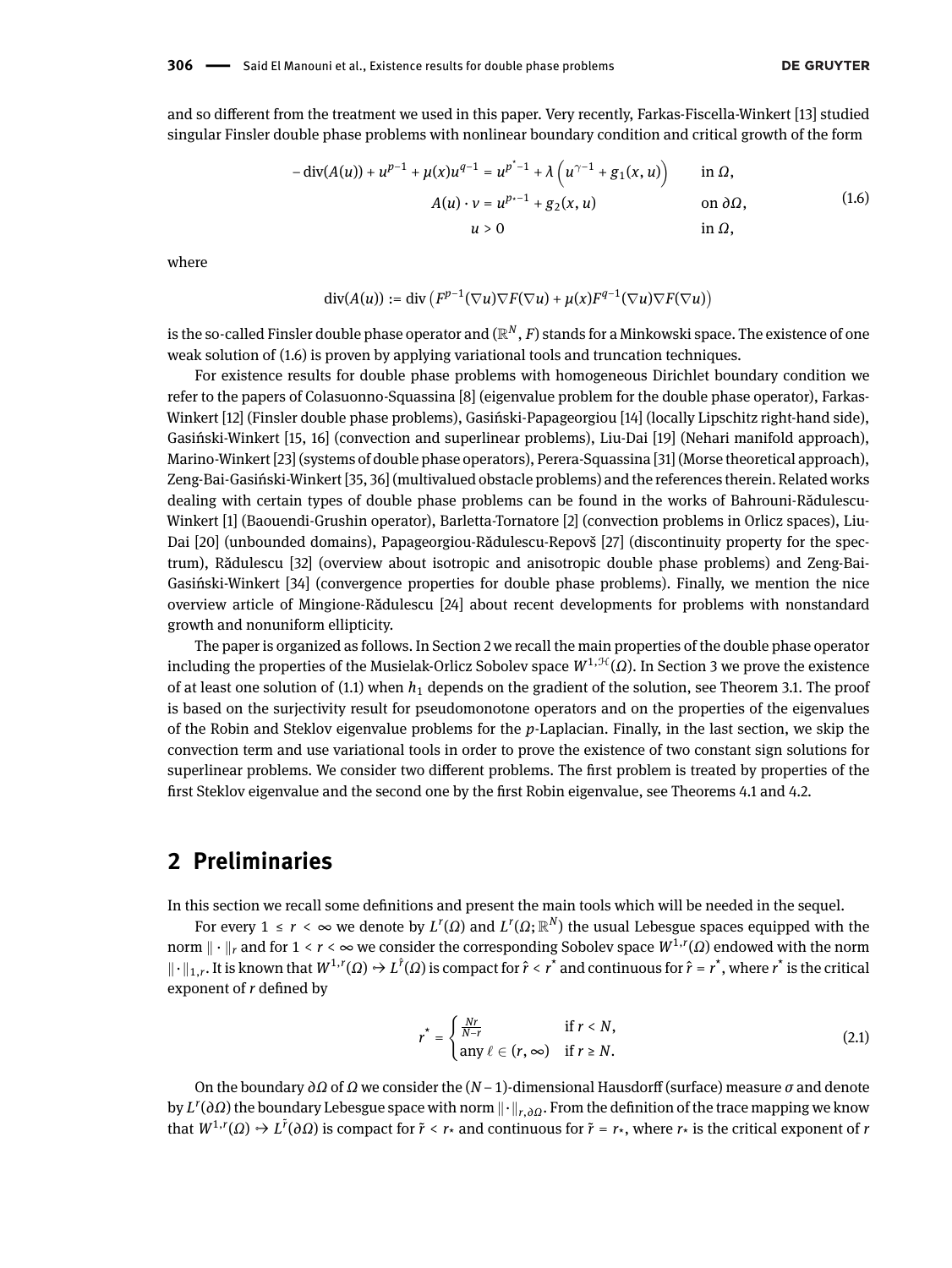on the boundary given by

$$
r_{\star} = \begin{cases} \frac{(N-1)r}{N-r} & \text{if } r < N, \\ \text{any } \ell \in (r, \infty) & \text{if } r \ge N. \end{cases} \tag{2.2}
$$

For simplication we will avoid the notation of the trace operator throughout the paper.

In the entire paper we will assume that

$$
1 < p < q < N \quad \text{and} \quad 0 \le \mu(\cdot) \in L^1(\Omega). \tag{2.3}
$$

Note that the conditions in [\(2.3\)](#page-3-0) are quite general. In all the other mentioned works for Neumann double phase problems (see, for example, [\[13\]](#page-15-7), [\[17\]](#page-15-6), [\[28\]](#page-16-9), [\[29\]](#page-16-8)) the condition

<span id="page-3-1"></span><span id="page-3-0"></span>
$$
\frac{Nq}{N+q-1}
$$

is needed, which is equivalent to  $q < p_*$  and so  $q < p^*$  is also satisfied. We do not need this restriction in the current paper.

Let  $\mathcal{H}$ :  $\Omega \times [0, \infty) \rightarrow [0, \infty)$  be the function defined by

$$
\mathcal{H}(x, t) = t^p + \mu(x)t^q.
$$

Based on this we can introduce the modular function given by

$$
\rho_{\mathcal{H}}(u) := \int\limits_{\Omega} \mathcal{H}(x, |u|) dx = \int\limits_{\Omega} (|u|^p + \mu(x)|u|^q) dx.
$$

Then, the Musielak-Orlicz space  $L^{\mathfrak{H}}(\varOmega)$  is defined by

$$
L^{\mathcal{H}}(\Omega) = \left\{ u \mid u \colon \Omega \to \mathbb{R} \text{ is measurable and } \rho_{\mathcal{H}}(u) < +\infty \right\}
$$

equipped with the Luxemburg norm

$$
||u||_{\mathcal{H}} = \inf \left\{ \tau > 0 : \rho_{\mathcal{H}}\left(\frac{u}{\tau}\right) \leq 1 \right\}.
$$

From Colasuonno-Squassina [\[8,](#page-15-8) Proposition 2.14] we know that the space  $L^{\mathfrak{H}}(\Omega)$  is a reflexive Banach space. Moreover, we need the seminormed space

$$
L^q_\mu(\Omega) = \left\{ u \mid u \colon \Omega \to \mathbb{R} \text{ is measurable and } \int\limits_\Omega \mu(x) |u|^q \, \mathrm{d}x < +\infty \right\},
$$

which is endowed with the seminorm

$$
||u||_{q,\mu} = \left(\int_{\Omega} \mu(x)|u|^q \, \mathrm{d}x\right)^{\frac{1}{q}}.
$$

Analogously, we define  $L^q_{\mu}(\Omega;\mathbb{R}^N)$ .

The Musielak-Orlicz Sobolev space  $W^{1,\mathcal{H}}(\Omega)$  is defined by

$$
W^{1,\mathcal{H}}(\Omega)=\left\{u\in L^{\mathcal{H}}(\Omega)\,:\,|\nabla u|\in L^{\mathcal{H}}(\Omega)\right\}
$$

equipped with the norm

$$
||u||_{1,\mathcal{H}} = ||\nabla u||_{\mathcal{H}} + ||u||_{\mathcal{H}},
$$

where  $\|\nabla u\|_{\mathcal{H}} = \|\nabla u\|_{\mathcal{H}}$ . As before, we know that  $W^{1,\mathcal{H}}(\Omega)$  is a reflexive Banach space.

The following proposition states the main embedding results for the spaces  $L^{\mathfrak{H}}(\Omega)$  and  $W^{1,\mathfrak{H}}(\Omega)$ . We refer to Crespo-Blanco-Gasiński-Harjulehto-Winkert [\[11,](#page-15-17) Proposition 2.17].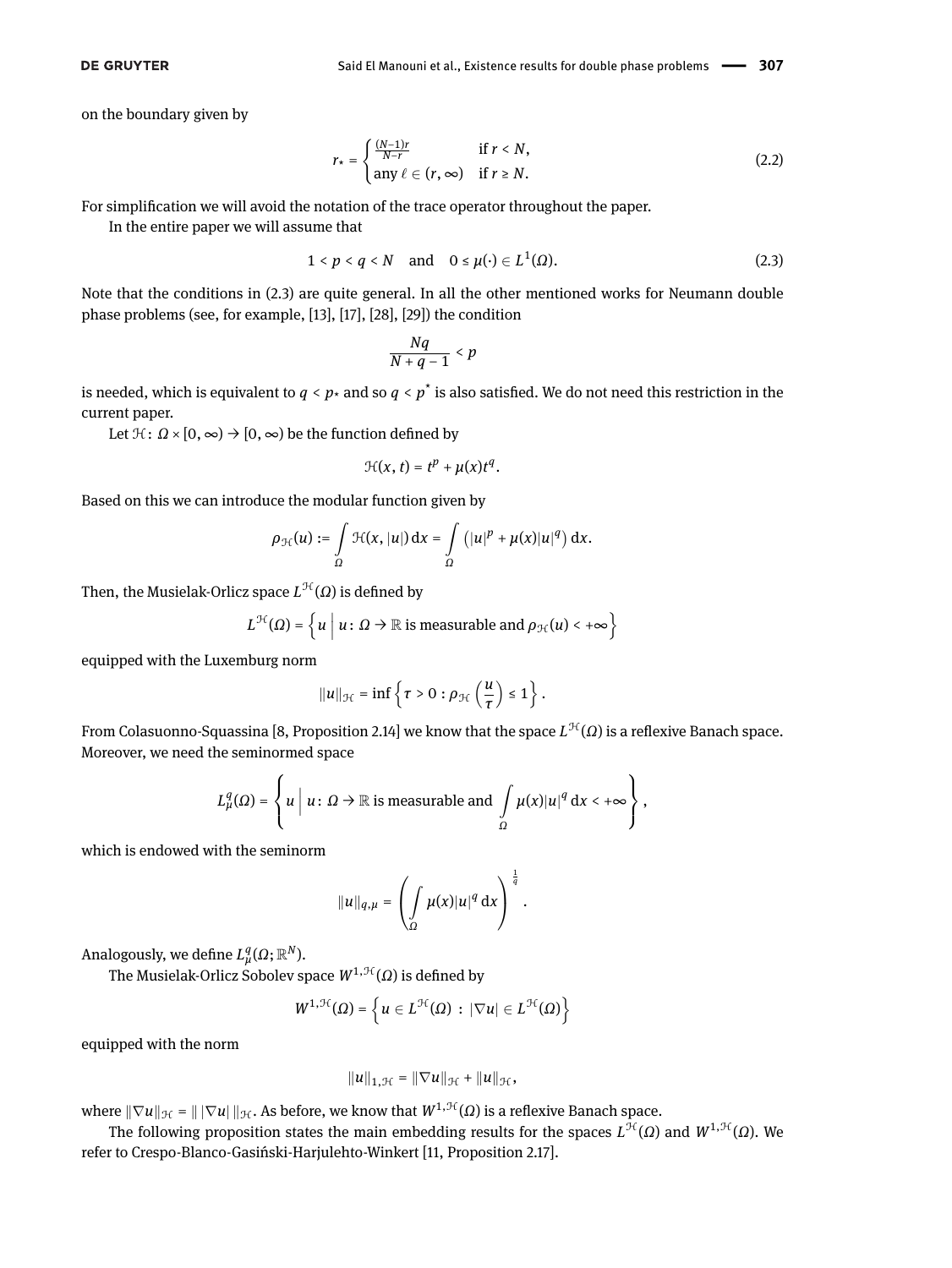<span id="page-4-3"></span>**Proposition 2.1.** *Let* [\(2.3\)](#page-3-0) *be satisfied and let* 

<span id="page-4-2"></span>
$$
p^* := \frac{Np}{N-p}
$$
 and  $p_* := \frac{(N-1)p}{N-p}$  (2.4)

*be the critical exponents to p, see* [\(2.1\)](#page-2-2) *and* [\(2.2\)](#page-3-1) *for r* = *p. Then the following embeddings hold:*

- (i)  $L^{\mathcal{H}}(\Omega) \hookrightarrow L^{r}(\Omega)$  and  $W^{1,\mathcal{H}}(\Omega) \hookrightarrow W^{1,r}(\Omega)$  are continuous for all  $r \in [1, p]$ ;
- (ii)  $W^{1, \mathcal{H}}(\Omega) \rightarrow L^{r}(\Omega)$  is continuous for all  $r \in [1, p^{\star}]$ ;
- (iii)  $W^{1,\mathcal{H}}(\Omega) \rightarrow L^{r}(\Omega)$  *is compact for all*  $r \in [1, p^{\star})$ ;
- $(W^1, H^1(\Omega) \to L^r(\partial \Omega)$  *is continuous for all*  $r \in [1, p_*];$
- $(V)$   $W^{1, \mathcal{H}}(\Omega) \rightarrow L^{r}(\partial \Omega)$  *is compact for all*  $r \in [1, p_{*})$ ;
- $\mathcal{L}^{\mathcal{H}}(\Omega) \hookrightarrow L_{\mu}^{q}(\Omega)$  *is continuous.*

We equip the space  $W^{1,\mathcal{H}}(Ω)$  with the equivalent norm

$$
||u||_0 := \inf \left\{\lambda > 0 : \int\limits_{\Omega} \left[ \left( \frac{|\nabla u|}{\lambda} \right)^p + \mu(x) \left( \frac{|\nabla u|}{\lambda} \right)^q + \left( \frac{|u|}{\lambda} \right)^p + \mu(x) \left( \frac{|u|}{\lambda} \right)^q \right] dx \leq 1 \right\}.
$$

For  $u \in W^{1, \mathcal{H}}(\Omega)$  let

<span id="page-4-0"></span>
$$
\hat{\rho}_{\mathcal{H}}(u) = \int_{\Omega} \left( |\nabla u|^p + \mu(x) |\nabla u|^q \right) dx + \int_{\Omega} \left( |u|^p + \mu(x) |u|^q \right) dx. \tag{2.5}
$$

Based on the proof of Liu-Dai [\[19,](#page-15-13) Proposition 2.1] we have the following relations between the norm  $\|\cdot\|_0$ and the modular function  $ρ_{\mathcal{H}}$ , see also Crespo-Blanco-Gasiński-Harjulehto-Winkert [\[11,](#page-15-17) Proposition 2.16].

<span id="page-4-4"></span>**Proposition 2.2.** *Let* [\(2.3\)](#page-3-0) *be satisfied, let*  $y \in W^{1, \mathcal{H}}(\Omega)$  *and let*  $\hat{\rho}_{\mathcal{H}}$  *be defined as in* [\(2.5\)](#page-4-0)*.* 

- (i) If  $y \neq 0$ , then  $||y||_0 = \lambda$  if and only if  $\hat{p}_{\mathcal{H}}(\frac{y}{\lambda}) = 1$ ;
- (ii)  $||y||_0 < 1$  *(resp.* > 1*,* = 1*) if and only if*  $\hat{p}_{H}(y) < 1$  *(resp.* > 1*,* = 1*)*;
- (iii) *If*  $||y||_0 < 1$ , then  $||y||_0^q \le \hat{\rho}_{\mathcal{H}}(y) \le ||y||_0^p$ ;
- (iv) *If*  $||y||_0 > 1$ , then  $||y||_0^p \le \hat{\rho}_{\mathcal{H}}(y) \le ||y||_0^q$ ;
- (v)  $||y||_0 \rightarrow 0$  *if and only if*  $\hat{\rho}_{\mathcal{H}}(y) \rightarrow 0$ *;*
- (vi)  $\|y\|_0 \to +\infty$  *if and only if*  $\hat{p}_H(y) \to +\infty$ *.*

Let us recall some definitions which we will need in the next sections.

<span id="page-4-1"></span>**Definition 2.3.** Let  $(X, \| \cdot \|_X)$  be a reflexive Banach space,  $X^*$  its dual space and denote by  $\langle \cdot, \cdot \rangle$  its duality *pairing. Let*  $A: X \rightarrow X^*$  *, then A is called* 

- (i) to satisfy the  $(S_+)$ -property if  $u_n \rightharpoonup u$  in X and  $\limsup_{n \to \infty} \langle Au_n, u_n u \rangle \le 0$  imply  $u_n \rightharpoonup u$  in X;
- (ii) pseudomonotone if  $u_n \rightharpoonup u$  in X and  $\limsup_{n\to\infty} \langle Au_n, u_n u \rangle \leq 0$  imply  $Au_n \rightharpoonup Au$  and  $\langle Au_n, u_n \rangle \rightharpoonup$  $\langle Au, u \rangle$ ;
- (iii) *coercive if*

$$
\lim_{\|u\|_X\to\infty}\frac{\langle Au, u\rangle}{\|u\|_X}=\infty.
$$

**Remark 2.4.** *The classical definition of pseudomonotonicity is the following one: From*  $u_n \rightharpoonup u$  *in X and* lim sup<sub>*n*→∞</sub> $\langle Au_n, u_n - u \rangle$  ≤ 0 *we have* 

$$
\liminf_{n\to\infty}\langle Au_n, u_n-v\rangle\geq \langle Au, u-v\rangle \quad \text{for all } v\in X.
$$

*This definition is equivalent to the one in Definition* [2.3](#page-4-1)(ii) when the operator is bounded. Since we are only *considering bounded operators, we will use the one in Definition [2.3](#page-4-1)(ii).*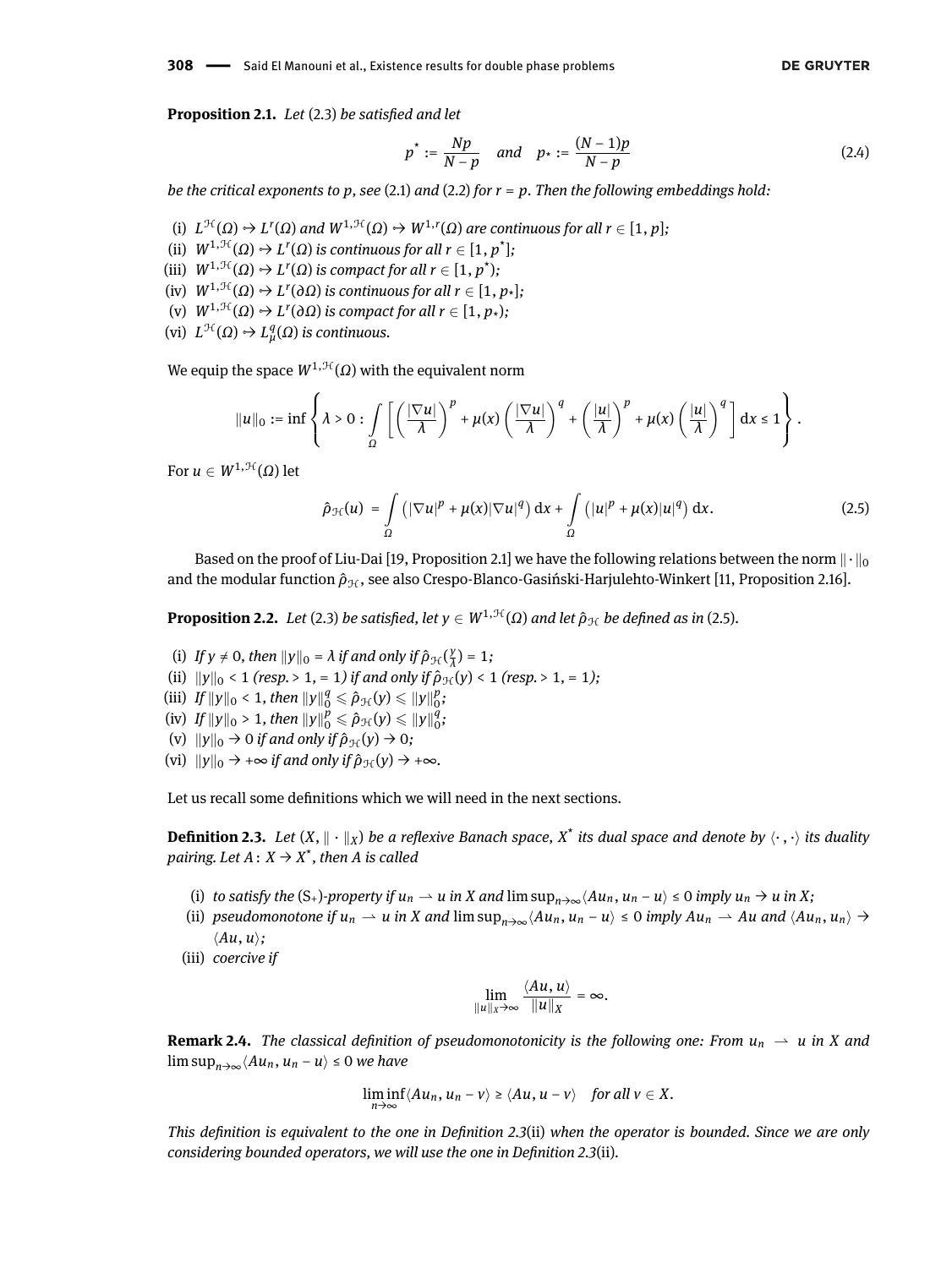The following surjectivity result for pseudomonotone operators will be used in Section [3.](#page-6-0) It can be found, for example, in Papageorgiou-Winkert [\[30,](#page-16-18) Theorem 6.1.57].

<span id="page-5-5"></span>**Theorem 2.5.** *Let X be a real, reflexive Banach space, let*  $A: X \rightarrow X^*$  *be a pseudomonotone, bounded, and coercive operator, and let*  $b \in X^*$ . Then, a solution to the equation  $Au = b$  exists.

Let  $A\colon W^{1,\mathcal{H}}(\varOmega)\to W^{1,\mathcal{H}}(\varOmega)^*$  be the nonlinear map defined by

<span id="page-5-0"></span>
$$
\langle A(u), \varphi \rangle_{\mathcal{H}} = \int_{\Omega} \left( |\nabla u|^{p-2} \nabla u + \mu(x) |\nabla u|^{q-2} \nabla u \right) \cdot \nabla \varphi \, dx
$$
  
+ 
$$
\int_{\Omega} \left( |u|^{p-2} u + \mu(x) |u|^{q-2} u \right) \varphi \, dx
$$
 (2.6)

for all  $u,\varphi\in W^{1,\mathcal{H}}(\varOmega),$  where  $\langle\,\cdot\,,\,\cdot\,\rangle_{\mathcal{H}}$  is the duality pairing between  $W^{1,\mathcal{H}}(\varOmega)$  and its dual space  $W^{1,\mathcal{H}}(\varOmega)^{\star}.$ The operator  $A\colon W^{1,\mathcal{H}}(\Omega)\to W^{1,\mathcal{H}}(\Omega)^*$  has the following properties, see Crespo-Blanco-Gasiński-Harjulehto-Winkert [\[11,](#page-15-17) Proposition 3.5].

<span id="page-5-3"></span>**Proposition 2.6.** *Let* [\(2.3\)](#page-3-0) *be satised. Then, the operator A dened by* [\(2.6\)](#page-5-0) *is bounded (that is, it maps bounded sets into bounded sets), continuous, strictly monotone (hence maximal monotone) and it is of type*  $(S_{+})$ .

For  $s \in \mathbb{R}$ , we set  $s^{\pm} = \max\{\pm s, 0\}$  and for  $u \in W^{1,\mathcal{H}}(\Omega)$  we define  $u^{\pm}(\cdot) = u(\cdot)^{\pm}$ . We have

$$
u^{\pm} \in W^{1, \mathcal{H}}(\Omega), \quad |u| = u^+ + u^-, \quad u = u^+ - u^-.
$$

For *r* > 1 we write  $r' = \frac{r}{r-1}$ .

Further, we denote by  $C^1(\overline{\Omega})_+$  the positive cone

$$
C^1(\overline{\Omega})_+ = \left\{ u \in C^1(\overline{\Omega}) : u(x) \geq 0 \text{ for all } x \in \overline{\Omega} \right\}
$$

of the ordered Banach space  $C^1(\overline{\Omega}).$  This cone has a nonempty interior given by

$$
\mathrm{int}\left(C^1(\overline{\Omega})_+\right)=\left\{u\in C^1(\overline{\Omega}):u(x)>0\,\,\text{for all}\,x\in\overline{\Omega}\right\}.
$$

Let us now recall some basic facts about the spectrum of the negative *r*-Laplacian with Robin and Steklov boundary condition, respectively, for 1 < *r* < ∞. We refer to the paper of Lê [\[18\]](#page-15-18). The *r*-Laplacian eigenvalue problem with Robin boundary condition is given by

<span id="page-5-1"></span>
$$
-\Delta_r u = \lambda |u|^{r-2}u \quad \text{in } \Omega,
$$
  

$$
|\nabla u|^{r-2} \nabla u \cdot v = -\beta |u|^{r-2}u \quad \text{on } \partial \Omega,
$$
 (2.7)

where  $\beta > 0.$  We know that problem [\(2.7\)](#page-5-1) has a smallest eigenvalue  $\lambda^{\rm R}_{1,r,\beta}>0$  which is isolated, simple and it can be variationally characterized by

<span id="page-5-4"></span>
$$
\lambda_{1,r,\beta}^{R} = \inf_{u \in W^{1,r}(\Omega) \setminus \{0\}} \frac{\int_{\Omega} |\nabla u|^r \, dx + \beta \int_{\partial \Omega} |u|^r \, d\sigma}{\int_{\Omega} |u|^r \, dx}.
$$
 (2.8)

By  $u_{1,r,\beta}^R$  we denote the normalized (that is,  $||u_{1,r,\beta}^R||_r = 1$ ) positive eigenfunction corresponding to  $\lambda_{1,r,\beta}^R$ . We know that  $u_{1,r,\beta}^{\mathbb{R}} \in \text{int}\left(C^1(\overline{\Omega})+\right)$ .

<span id="page-5-2"></span>Further, we recall the *r*-Laplacian eigenvalue problem with Steklov boundary condition which is given by

$$
-\Delta_r u = -|u|^{r-2}u \quad \text{in } \Omega,
$$
  

$$
|\nabla u|^{r-2} \nabla u \cdot v = \lambda |u|^{r-2}u \quad \text{on } \partial \Omega.
$$
 (2.9)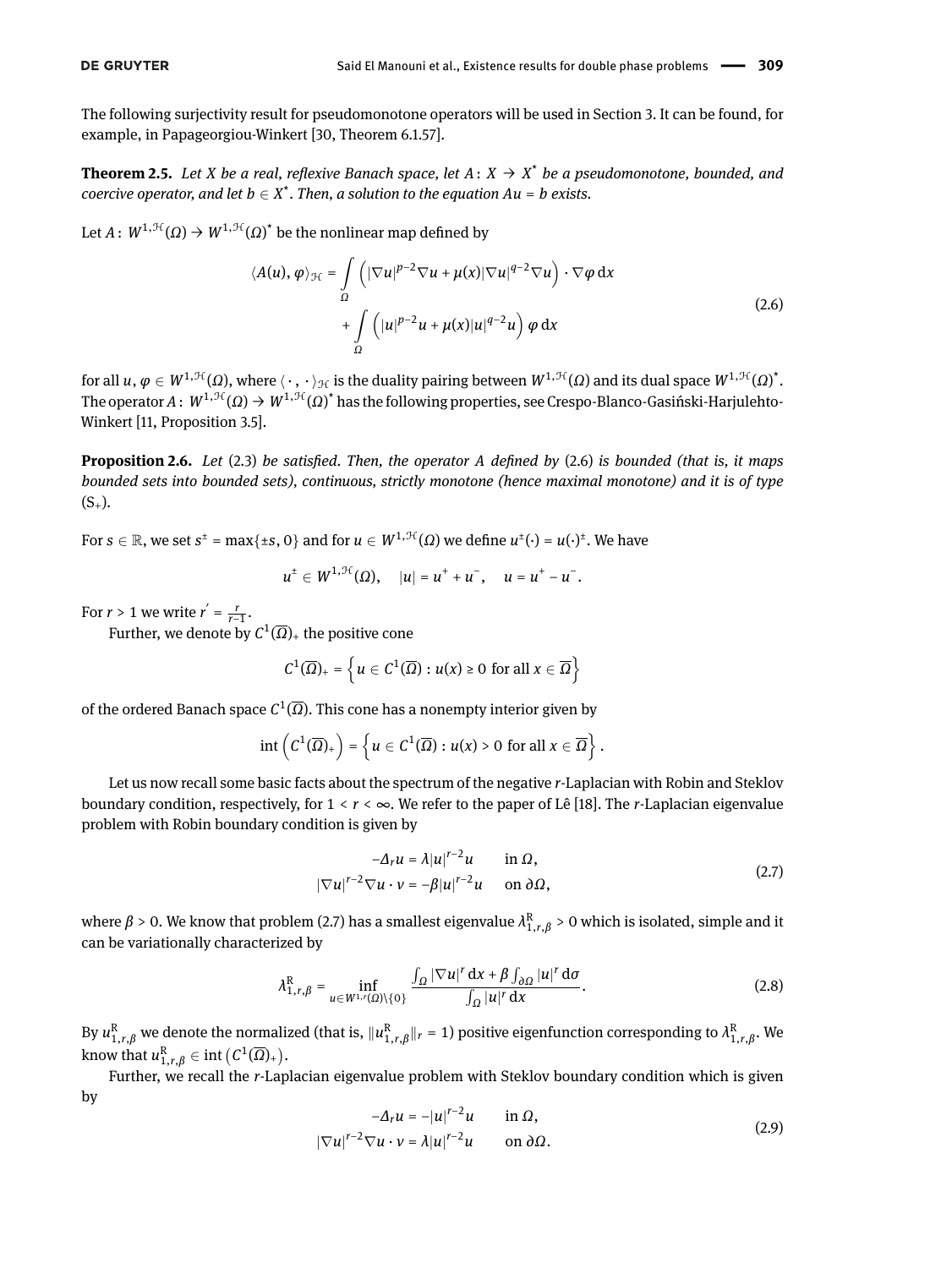<span id="page-6-3"></span>As before, problem [\(2.9\)](#page-5-2) has a smallest eigenvalue  $\lambda_{1,r}^S > 0$  which is isolated, simple and which can be characterized by

$$
\lambda_{1,r}^{\mathcal{S}} = \inf_{u \in W^{1,r}(\Omega) \setminus \{0\}} \frac{\int_{\Omega} |\nabla u|^r \, \mathrm{d}x + \int_{\Omega} |u|^r \, \mathrm{d}x}{\int_{\partial \Omega} |u|^r \, \mathrm{d}\sigma}.
$$

The first eigenfunction associated to the first eigenvalue  $\lambda_{1,r}^\text{S}$  will be denoted by  $u_{1,r}^\text{S}$  and we can assume it is normalized, that is,  $\|u_{1,r}^{\mathrm{S}}\|_{r,\partial\Omega}$  = 1. We have  $u_{1,r}^{\mathrm{S}}\in \mathrm{int}\left(C^1(\overline{\Omega})_+\right)$ .

# <span id="page-6-0"></span>**3 Existence results in case of convection**

In this section we are interested in the existence of a solution of problem  $(1.1)$  depending on the first eigenvalues of the Robin and Steklov eigenvalue problems of the *p*-Laplacian. We choose

<span id="page-6-1"></span>
$$
h_1(x, s, \xi) = f(x, s, \xi) - |s|^{p-2} s - \mu(x)|s|^{q-2} s \qquad \text{for a. a. } x \in \Omega, h_2(x, s) = g(x, s) - \zeta |s|^{p-2} s \qquad \text{for a. a. } x \in \partial\Omega,
$$

for all  $s\in\mathbb{R}$  and for all  $\zeta\in\mathbb{R}^N$  with  $\zeta>0$  specified later and Carathéodory functions  $f$  and  $g$  characterized in hypotheses (H1) below. Then [\(1.1\)](#page-0-0) becomes

$$
-\operatorname{div}(|\nabla u|^{p-2}\nabla u + \mu(x)|\nabla u|^{q-2}\nabla u) = f(x, u, \nabla u) - |u|^{p-2}u - \mu(x)|u|^{q-2}u \quad \text{in } \Omega,
$$
  

$$
(|\nabla u|^{p-2}\nabla u + \mu(x)|\nabla u|^{q-2}\nabla u) \cdot v = g(x, u) - \zeta|u|^{p-2}u \quad \text{on } \partial\Omega,
$$
 (3.1)

where we assume the following hypotheses:

- (H1) The mappings  $f\colon\varOmega\times\mathbb{R}\times\mathbb{R}^N\to\mathbb{R}$  and  $g\colon\partial\varOmega\times\mathbb{R}\to\mathbb{R}$  are Carathéodory functions with  $f(x,0,0)\neq0$  for a.  $a, x \in \Omega$  such that the following conditions are satisfied:
	- (i) There exist  $\alpha_1 \in L^{\frac{r_1}{r_1-1}}(\Omega)$ ,  $\alpha_2 \in L^{\frac{r_2}{r_2-1}}(\partial \Omega)$  and  $a_1, a_2, a_3 \ge 0$  such that

$$
|f(x, s, \xi)| \le a_1 |\xi|^{p^{\frac{r_1-1}{r_1}}} + a_2 |s|^{r_1-1} + \alpha_1(x) \quad \text{for a. a. } x \in \Omega,
$$
  

$$
|g(x, s)| \le a_3 |s|^{r_2-1} + \alpha_2(x) \quad \text{for a. a. } x \in \partial\Omega,
$$

for all  $s\in\mathbb{R}$  and for all  $\xi\in\mathbb{R}^N,$  where  $1< r_1< p^\star$  and  $1< r_2< p_\star$  with the critical exponents  $p^\star$  and  $p_{\star}$  stated in [\(2.4\)](#page-4-2).

(ii) There exist  $w_1 \in L^1(\Omega)$ ,  $w_2 \in L^1(\partial\Omega)$  and  $b_1, b_2, b_3 \ge 0$  such that

<span id="page-6-2"></span>
$$
f(x, s, \xi)s \le b_1 |\xi|^p + b_2 |s|^p + w_1(x) \qquad \text{for a. a. } x \in \Omega,
$$
  
 
$$
g(x, s)s \le b_3 |s|^p + \omega_2(x) \qquad \text{for a. a. } x \in \partial\Omega,
$$

for all  $s \in \mathbb{R}$  and for all  $\xi \in \mathbb{R}^N.$ 

A function  $u \in W^{1,\mathcal{H}}(\Omega)$  is called a weak solution of problem [\(3.1\)](#page-6-1) if

$$
\int_{\Omega} \left( |\nabla u|^{p-2} \nabla u + \mu(x) |\nabla u|^{q-2} \nabla u \right) \cdot \nabla \varphi \, dx + \int_{\Omega} \left( |u|^{p-2} u + \mu(x) |u|^{q-2} u \right) \varphi \, dx
$$
\n
$$
= \int_{\Omega} f(x, u, \nabla u) \varphi \, dx + \int_{\partial \Omega} g(x, u) \varphi \, d\sigma - \zeta \int_{\partial \Omega} |u|^{p-2} u \varphi \, d\sigma \tag{3.2}
$$

is satisfied for all *φ* ∈ *W*<sup>1,*H*</sup>(*Ω*). It is clear that this definition is well-defined.

The main result in this section is the following one.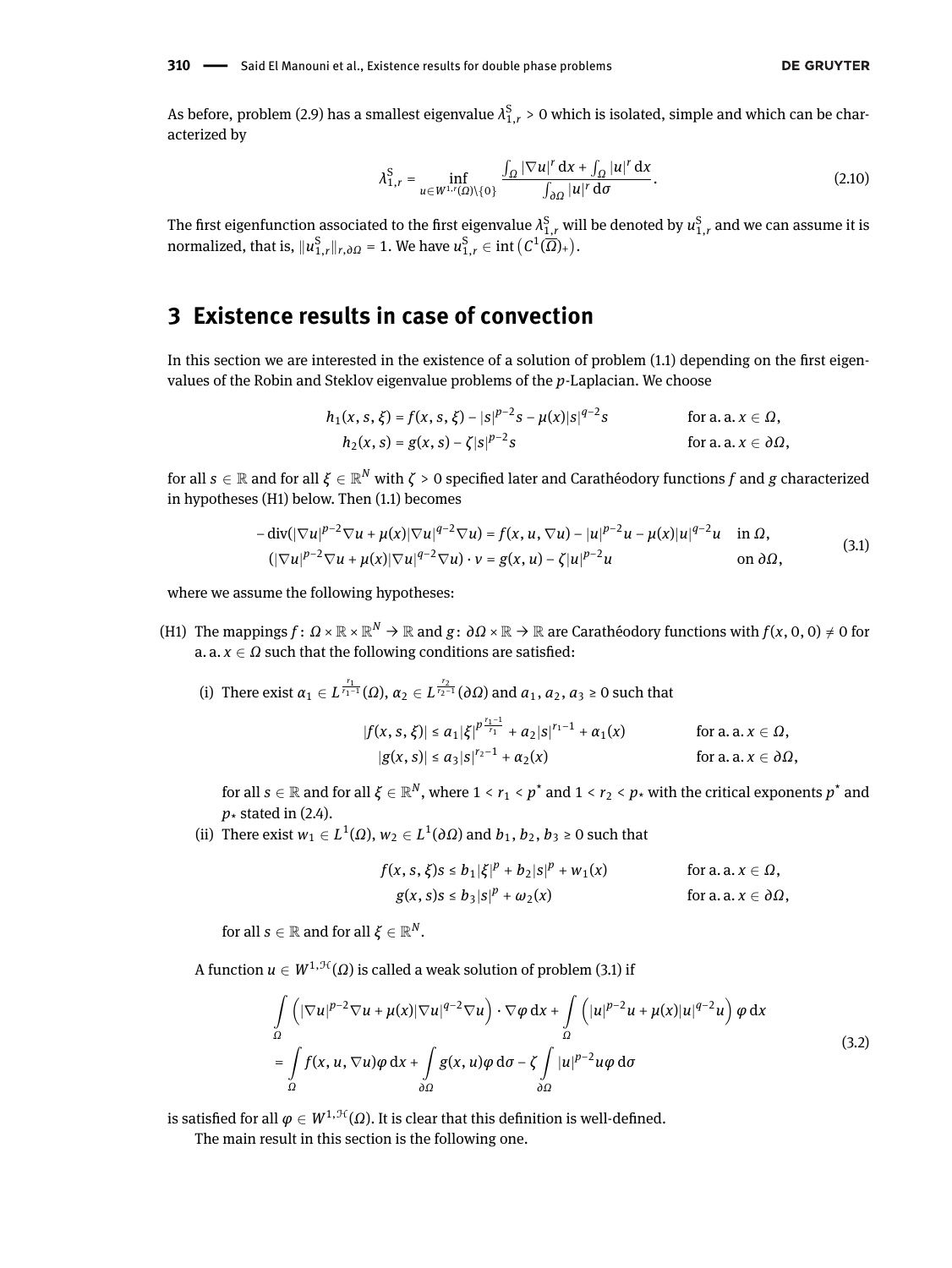<span id="page-7-0"></span>**Theorem 3.1.** *Let hypotheses* [\(2.3\)](#page-3-0) *and* (H1) *be satisfied. Then, there exists a nontrivial weak solution*  $\hat{u} \in$ *W*<sup>1,H</sup>(Ω) ∩ *L*<sup>∞</sup>(Ω) of problem [\(3.1\)](#page-6-1) provided one of the following assertions is satisfied:

(A) 
$$
b_1 + b_2 \left(\lambda_{1,p,\beta}^R\right)^{-1} < 1
$$
 and  $b_2 \beta \left(\lambda_{1,p,\beta}^R\right)^{-1} + b_3 < \zeta$ ;  
\n(B)  $\max\{b_1, b_2\} + b_3 \left(\lambda_{1,p}^S\right)^{-1} < 1$  and  $\zeta \ge 0$ .

*Here*  $\lambda^R_{1,p,\beta}$  *is the first eigenvalue of the p-Laplacian with Robin boundary condition with β > 0 and*  $\lambda^S_{1,p}$  *stands for the rst eigenvalue of the p-Laplacian with Steklov boundary condition, see* [\(2.7\)](#page-5-1) *and* [\(2.9\)](#page-5-2)*, respectively.*

*Proof.* Let  $\tilde{N}_f$ :  $W^{1,\mathfrak{H}}(\Omega) \subset L^{r_1}(\Omega) \rightarrow L^{r_1'}(\Omega)$  and  $\tilde{N}_g$ :  $L^{r_2}(\partial \Omega) \rightarrow L^{r_2'}(\partial \Omega)$  be the Nemytskij operators corresponding to the functions  $f\colon\varOmega\times\mathbb{R}\times\mathbb{R}^N\to\mathbb{R}$  and  $g\colon\partial\varOmega\times\mathbb{R}\to\mathbb{R}$ , respectively. Furthermore, we denote by  $i^*: L^{r_1}(\Omega) \to W^{1,\mathcal{H}}(\Omega)^*$  the adjoint operator of the embedding  $i: W^{1,\mathcal{H}}(\Omega) \to L^{r_1}(\Omega)$  and  $j^*: L^{r_2}(\partial \Omega) \to$ *W*<sup>1,H</sup>(*Ω*)<sup>\*</sup> stands for the adjoint operator of the embedding *j*: *W*<sup>1,H</sup>(*Ω*) → *L*<sup>*r*</sup>2(*∂Ω*). Then we define

$$
N_f := i^* \circ \tilde{N}_f \colon W^{1,\mathcal{H}}(\Omega) \to W^{1,\mathcal{H}}(\Omega)^*,
$$
  

$$
N_g := j^* \circ \tilde{N}_g \circ j \colon W^{1,\mathcal{H}}(\Omega) \to W^{1,\mathcal{H}}(\Omega)^*,
$$

which are both bounded and continuous operators due to hypothesis  $(H1)(i)$ . Moreover, we define  $N_\zeta$ :  $W^{1,\mathcal{H}}(\Omega) \to W^{1,\mathcal{H}}(\Omega)^*$  by

<span id="page-7-1"></span>
$$
N_{\zeta}:=i_{\zeta}^{\star}\circ\left(\zeta|\cdot|^{p-2}\cdot\right)\circ i_{\zeta},
$$

 $\mathsf{where} \ i^*_\zeta \colon L^{p'}(\Omega) \to W^{1,\mathcal{H}}(\Omega)^* \text{ is the adjoint operator of the embedding } i_\zeta \colon W^{1,\mathcal{H}}(\Omega) \to L^p(\Omega).$ 

Now we can define the operator  $\mathcal{A}:W^{1,\mathcal{H}}(\Omega)\rightarrow W^{1,\mathcal{H}}(\Omega)^{*}$  given by

$$
\mathcal{A}(u) := A(u) - N_f(u) - N_g(u) + N_\zeta(u).
$$

Taking the growth conditions in (H1)(i) into account, it is clear that  $A\colon W^{1, \mathcal H}(\Omega)\to W^{1, \mathcal H}(\Omega)^*$  maps bounded sets into bounded sets. In order to show the pseudomonotonicity, let  $\{u_n\}_{n\in\mathbb{N}}\subset W^{1,\mathcal{H}}(\Omega)$  be such that

$$
u_n \rightharpoonup u
$$
 in  $W^{1,\mathcal{H}}(\Omega)$  and  $\limsup_{n \to \infty} \langle Au_n, u_n - u \rangle_{\mathcal{H}} \leq 0.$  (3.3)

From the compact embeddings  $W^{1, \mathcal{H}}(\Omega) \hookrightarrow L^{\hat{r}}(\Omega)$  for any  $\hat{r} < p^\star$  and  $W^{1, \mathcal{H}}(\Omega) \hookrightarrow L^{\tilde{r}}(\partial \Omega)$  for any  $\tilde{r} < p_\star$ , see Proposition [2.1\(](#page-4-3)iii) and (v), along with  $(3.3)$  we have

$$
u_n \to u
$$
 in  $L^{r_1}(\Omega)$  and  $u_n \to u$  in  $L^{r_2}(\partial \Omega), L^p(\partial \Omega)$ .

Applying the growth conditions in (H1)(i) along with Hölder's inequality gives

$$
\int_{\Omega} f(x, u_n, \nabla u_n)(u_n - u) dx
$$
\n
$$
\leq a_1 \int_{\Omega} |\nabla u_n|^{p \frac{r_1 - 1}{r_1}} |u_n - u| dx + a_2 \int_{\Omega} |u_n|^{r_1 - 1} |u_n - u| dx + \int_{\Omega} |\alpha_1(x)| |u_n - u| dx
$$
\n
$$
\leq a_1 ||\nabla u_n||_p^{\frac{p \cdot r_1 - 1}{r_1}} ||u_n - u||_{r_1} + a_2 ||u_n||_{r_1}^{r_1 - 1} ||u_n - u||_{r_1} + ||\alpha_1||_{\frac{r_1}{r_1 - 1}} ||u_n - u||_{r_1} \to 0
$$

and

$$
\int_{\partial\Omega} g(x, u_n)(u_n - u) d\sigma \le a_3 \int_{\partial\Omega} |u_n|^{r_2 - 1} |u_n - u| d\sigma + \int_{\partial\Omega} |\alpha_2(x)| |u_n - u| d\sigma
$$
  

$$
\le a_3 \|u_n\|_{r_2, \partial\Omega}^{r_2 - 1} \|u_n - u\|_{r_2, \partial\Omega} + \|\alpha_2\|_{\frac{r_2}{r_2 - 1}, \partial\Omega} \|u_n - u\|_{r_2, \partial\Omega} \to 0.
$$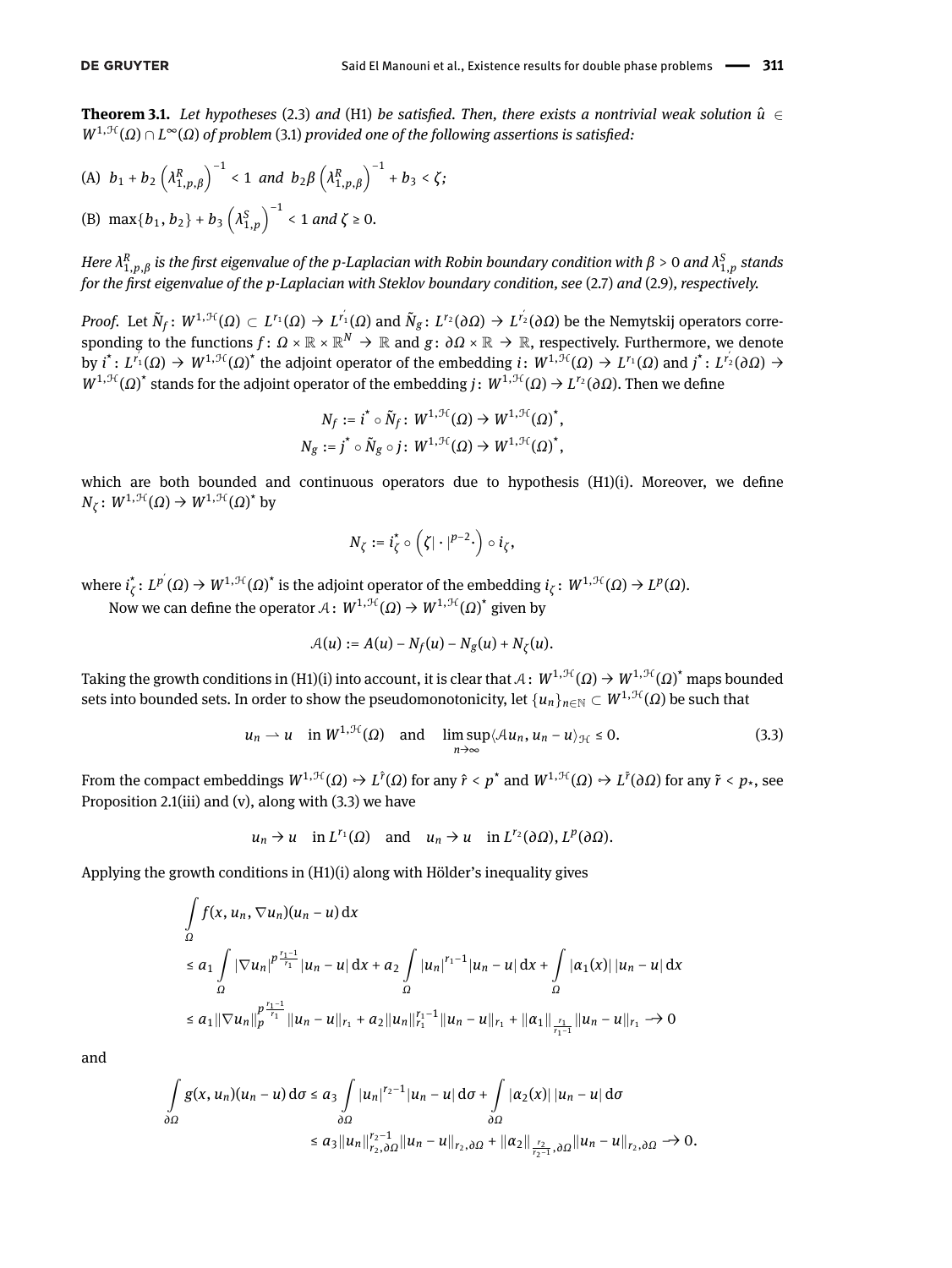Furthermore, again by Hölder's inequality, we have

$$
\zeta \int\limits_{\partial\Omega} |u_n|^{p-2} u_n(u_n-u) \, \mathrm{d}\sigma \leq \zeta \|u_n\|_{p,\partial\Omega}^{p-1} \|u_n-u\|_{p,\partial\Omega} \to 0.
$$

Replacing *u* by  $u_n$  and  $\varphi$  by  $u_n - u$  in the weak formulation in [\(3.2\)](#page-6-2) and using the considerations above leads to

$$
\limsup_{n\to\infty}\langle A(u_n),u_n-u\rangle_{\mathcal{H}}=\limsup_{n\to\infty}\langle A(u_n),u_n-u\rangle_{\mathcal{H}}\leq 0. \hspace{1cm} (3.4)
$$

From Proposition [2.6](#page-5-3) we know that *A* fulfills the  $(S_+)$ -property. Therefore, from [\(3.3\)](#page-7-1) and [\(3.4\)](#page-8-0) we conclude that

<span id="page-8-1"></span><span id="page-8-0"></span>
$$
u_n \to u \quad \text{in } W^{1, \mathcal{H}}(\Omega).
$$

Since A is continuous we have  $A(u_n) \to A(u)$  in  $W^{1,\mathcal{H}}(\Omega)^\star$  which shows that A is pseudomonotone.

Let us now prove that  $\mathcal{A} \colon W^{1,\mathcal{H}}(\varOmega) \to W^{1,\mathcal{H}}(\varOmega)^*$  is coercive. We distinguish between two cases.

**Case I:** Condition (A) is satisfied.

From the *p*-Laplace eigenvalue problem with Robin boundary condition, see [\(2.7\)](#page-5-1) and [\(2.8\)](#page-5-4) for *r* = *p*, we know that

$$
||u||_p^p \leq \left(\lambda_{1,p,\beta}^R\right)^{-1} \left(||\nabla u||_p^p + \beta ||u||_{p,\partial\Omega}^p\right) \quad \text{for all } u \in W^{1,p}(\Omega). \tag{3.5}
$$

Let  $u\in W^{1,\mathcal{H}}(\Omega)$  be such that  $\|u\|_0>1$  and note that  $W^{1,\mathcal{H}}(\Omega)\subseteq W^{1,p}(\Omega).$  Then, from (H1)(ii), [\(3.5\)](#page-8-1), (A) and Proposition [2.2\(](#page-4-4)iv) we obtain

$$
\langle A(u), u \rangle_{\mathcal{H}} = \int_{\Omega} \left( |\nabla u|^{p-2} \nabla u + \mu(x) |\nabla u|^{q-2} \nabla u \right) \cdot \nabla u \, dx + \int_{\Omega} \left( |u|^{p-2} u + \mu(x) |u|^{q-2} u \right) u \, dx
$$
  
\n
$$
- \int_{\Omega} f(x, u, \nabla u) u \, dx - \int_{\partial \Omega} g(x, u) u \, d\sigma + \zeta \int_{\partial \Omega} |u|^p \, d\sigma
$$
  
\n
$$
\geq ||\nabla u||_p^p + ||\nabla u||_{q,\mu}^q + ||u||_p^p + ||u||_{q,\mu}^q - b_1 ||\nabla u||_p^p - b_2 ||u||_p^p - ||\omega_1||_1
$$
  
\n
$$
- b_3 ||u||_{p,\partial \Omega}^p - ||\omega_2||_{1,\partial \Omega} + \zeta ||u||_{p,\partial \Omega}^p
$$
  
\n
$$
\geq \left( 1 - b_1 - b_2 \left( \lambda_{1,p,\beta}^R \right)^{-1} \right) \left( ||\nabla u||_p^p + ||u||_p^p \right) + ||\nabla u||_{q,\mu}^q + ||u||_{q,\mu}^q
$$
  
\n
$$
+ \left( \zeta - b_2 \beta \left( \lambda_{1,p,\beta}^R \right)^{-1} - b_3 \right) ||u||_{p,\partial \Omega}^p - ||\omega_1||_1 - ||\omega_2||_{1,\partial \Omega}
$$
  
\n
$$
\geq \left( 1 - b_1 - b_2 \left( \lambda_{1,p,\beta}^R \right)^{-1} \right) \left( ||\nabla u||_p^p + ||u||_p^p + ||\nabla u||_{q,\mu}^q + ||u||_{q,\mu}^q \right) - ||\omega_1||_1 - ||\omega_2||_{1,\partial \Omega}
$$
  
\n
$$
= \left( 1 - b_1 - b_2 \left( \lambda_{1,p,\beta}^R \right)^{-1} \right) \hat{\rho}_{\mathcal{H}}(u) - ||\omega_1||_1 - ||\omega_2||_{1,\partial \Omega}
$$
  
\n
$$
\geq \left( 1 - b_1 - b_2
$$

This shows the coercivity of A.

**Case II:** Condition (B) is satisfied.

From the Steklov *p*-Laplace eigenvalue problem, see [\(2.9\)](#page-5-2) and [\(2.10\)](#page-6-3) for  $r = p$ , we have the inequality

<span id="page-8-2"></span>
$$
||u||_{p,\partial\Omega}^p \leq \left(\lambda_{1,p}^S\right)^{-1} \left(||\nabla u||_p^p + ||u||_p^p\right) \quad \text{for all } u \in W^{1,p}(\Omega). \tag{3.6}
$$

As before, let  $u \in W^{1,\mathcal{H}}(\Omega)$  be such that  $\|u\|_0 > 1$  and note again that  $W^{1,\mathcal{H}}(\Omega) \subseteq W^{1,p}(\Omega)$ . Applying (H1)(ii), [\(3.6\)](#page-8-2), (B) and Proposition [2.2\(](#page-4-4)iv) one gets

$$
\langle \mathcal{A}(u), u \rangle_{\mathcal{H}} = \int\limits_{\Omega} \left( |\nabla u|^{p-2} \nabla u + \mu(x) |\nabla u|^{q-2} \nabla u \right) \cdot \nabla u \, dx + \int\limits_{\Omega} \left( |u|^{p-2} u + \mu(x) |u|^{q-2} u \right) u \, dx
$$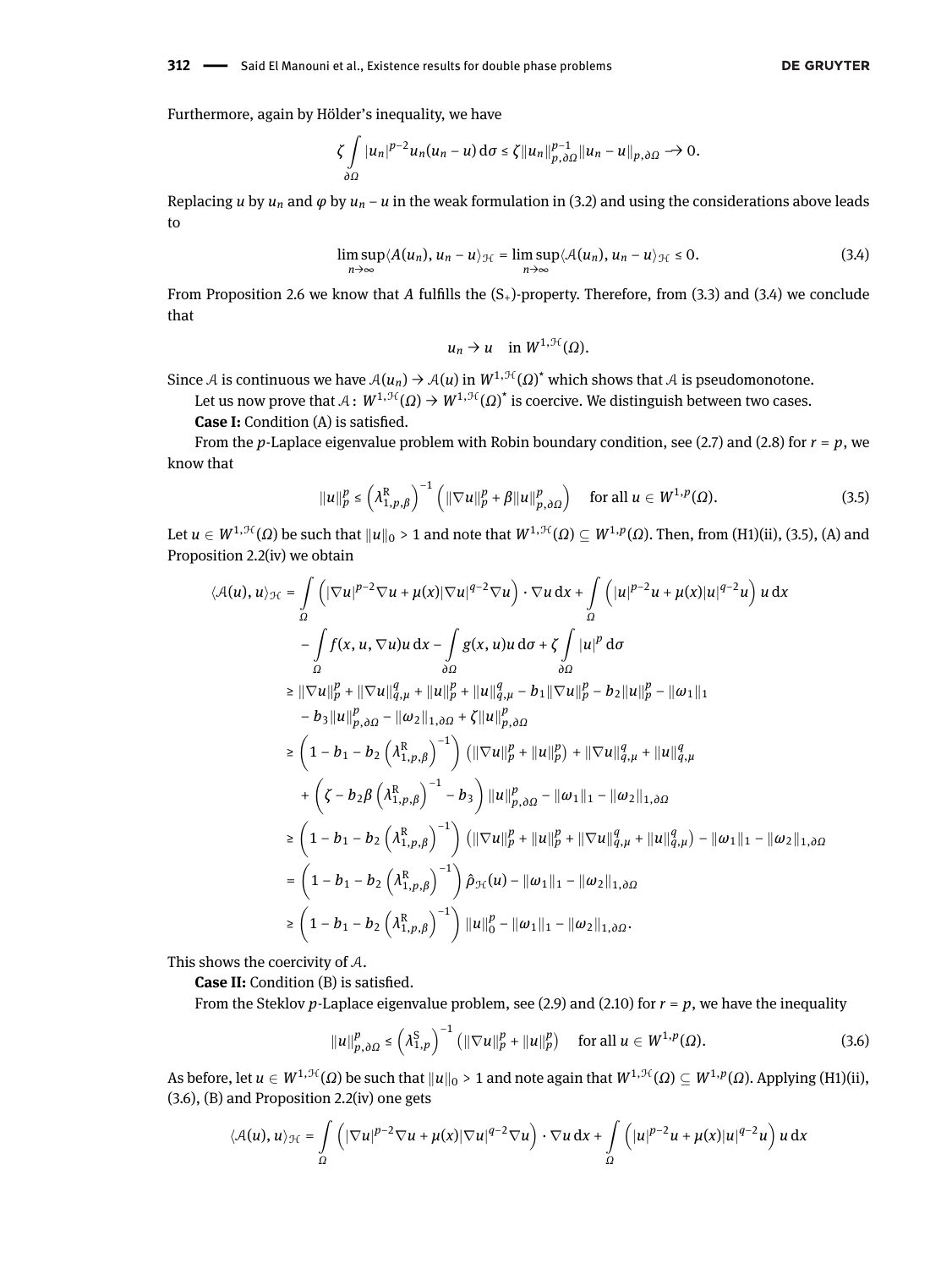$$
-\int_{\Omega} f(x, u, \nabla u)u \,dx - \int_{\partial\Omega} g(x, u)u \,d\sigma + \zeta \int_{\partial\Omega} |u|^p \,d\sigma
$$
  
\n
$$
\geq ||\nabla u||_p^p + ||\nabla u||_{q,\mu}^q + ||u||_p^p + ||u||_{q,\mu}^q - b_1 ||\nabla u||_p^p - b_2 ||u||_p^p - ||\omega_1||_1
$$
  
\n
$$
- b_3 ||u||_{p,\partial\Omega}^p - ||\omega_2||_{1,\partial\Omega} + \zeta ||u||_{p,\partial\Omega}^p
$$
  
\n
$$
\geq \left(1 - \max\{b_1, b_2\} - b_3 \left(\lambda_{1,p}^S\right)^{-1}\right) \left(||\nabla u||_p^p + ||u||_p^p\right) + ||\nabla u||_{q,\mu}^q + ||u||_{q,\mu}^q
$$
  
\n
$$
- ||\omega_1||_1 - ||\omega_2||_{1,\partial\Omega}
$$
  
\n
$$
\geq \left(1 - \max\{b_1, b_2\} - b_3 \left(\lambda_{1,p}^S\right)^{-1}\right) \hat{p}_{\mathcal{H}}(u) - ||\omega_1||_1 - ||\omega_2||_{1,\partial\Omega}
$$
  
\n
$$
\geq \left(1 - \max\{b_1, b_2\} - b_3 \left(\lambda_{1,p}^S\right)^{-1}\right) ||u||_0^p - ||\omega_1||_1 - ||\omega_2||_{1,\partial\Omega}.
$$

Hence,  $\mathcal{A}: W^{1,\mathcal{H}}(\Omega) \rightarrow W^{1,\mathcal{H}}(\Omega)^\star$  is again coercive.

We have shown that  $\mathcal{A}\colon W^{1,\mathcal{H}}(\Omega)\to W^{1,\mathcal{H}}(\Omega)^*$  is a bounded, pseudomonotone and coercive operator. From Theorem [2.5](#page-5-5) we find an element  $\hat{u} \in W^{1, \mathcal{H}}(\Omega)$  such that  $A(\hat{u}) = 0$  with  $\hat{u} \neq 0$  since  $f(x, 0, 0) \neq 0$ for a. a.  $x \in \Omega$ . In view of the definition of A, we see that  $\hat{u}$  turns out to be a nontrivial weak solution of problem [\(3.1\)](#page-6-1). Similar to Theorem 3.1 of Gasiński-Winkert [\[17\]](#page-15-6) we can show the boundedness of  $\hat{u}$ . The proof is complete.  $\Box$ 

# <span id="page-9-0"></span>**4 Constant sign solutions for superlinear perturbations**

In this section we are interested in constant sign solutions for problems of type [\(1.1\)](#page-0-0) without convection term but with superlinear nonlinearities. We are going to consider the cases of the dependence on Robin and Steklov eigenvalues separately. We start with the Steklov case and set

<span id="page-9-1"></span>
$$
h_1(x, s, \xi) = -\theta |s|^{p-2} s - \mu(x) |s|^{q-2} s - f(x, s)
$$
 for a. a.  $x \in \Omega$ ,  
\n
$$
h_2(x, s) = \zeta |s|^{p-2} s - g(x, s)
$$
 for a. a.  $x \in \partial\Omega$ ,

for all  $s \in \mathbb{R}$ ,  $\theta$ ,  $\zeta > 0$  to be specified and Carathéodory functions f and g which satisfy hypotheses (H2) below. With this choice, [\(1.1\)](#page-0-0) can be written as

$$
-\operatorname{div}(|\nabla u|^{p-2}\nabla u + \mu(x)|\nabla u|^{q-2}\nabla u) = -\vartheta|u|^{p-2}u - \mu(x)|u|^{q-2}u - f(x,u) \quad \text{in } \Omega,
$$
  

$$
(|\nabla u|^{p-2}\nabla u + \mu(x)|\nabla u|^{q-2}\nabla u) \cdot v = \zeta|u|^{p-2}u - g(x,u) \quad \text{on } \partial\Omega,
$$
 (4.1)

where the following conditions are supposed:

- (H2) The nonlinearities  $f: \Omega \times \mathbb{R} \to \mathbb{R}$  and  $g: \partial \Omega \times \mathbb{R} \to \mathbb{R}$  are assumed to be Carathéodory functions which satisfy the subsequent hypotheses:
	- (i) *f* and *g* are bounded on bounded sets.
	- (ii) It holds

$$
\lim_{s \to \pm \infty} \frac{f(x, s)}{|s|^{q-2} s} = +\infty \quad \text{uniformly for a. a. } x \in \Omega,
$$
\n
$$
\lim_{s \to \pm \infty} \frac{g(x, s)}{|s|^{q-2} s} = +\infty \quad \text{uniformly for a. a. } x \in \partial\Omega.
$$

(iii) It holds

$$
\lim_{s \to 0} \frac{f(x, s)}{|s|^{q-2} s} = 0 \quad \text{uniformly for a. a. } x \in \Omega,
$$
\n
$$
\lim_{s \to 0} \frac{g(x, s)}{|s|^{p-2} s} = 0 \quad \text{uniformly for a. a. } x \in \partial \Omega.
$$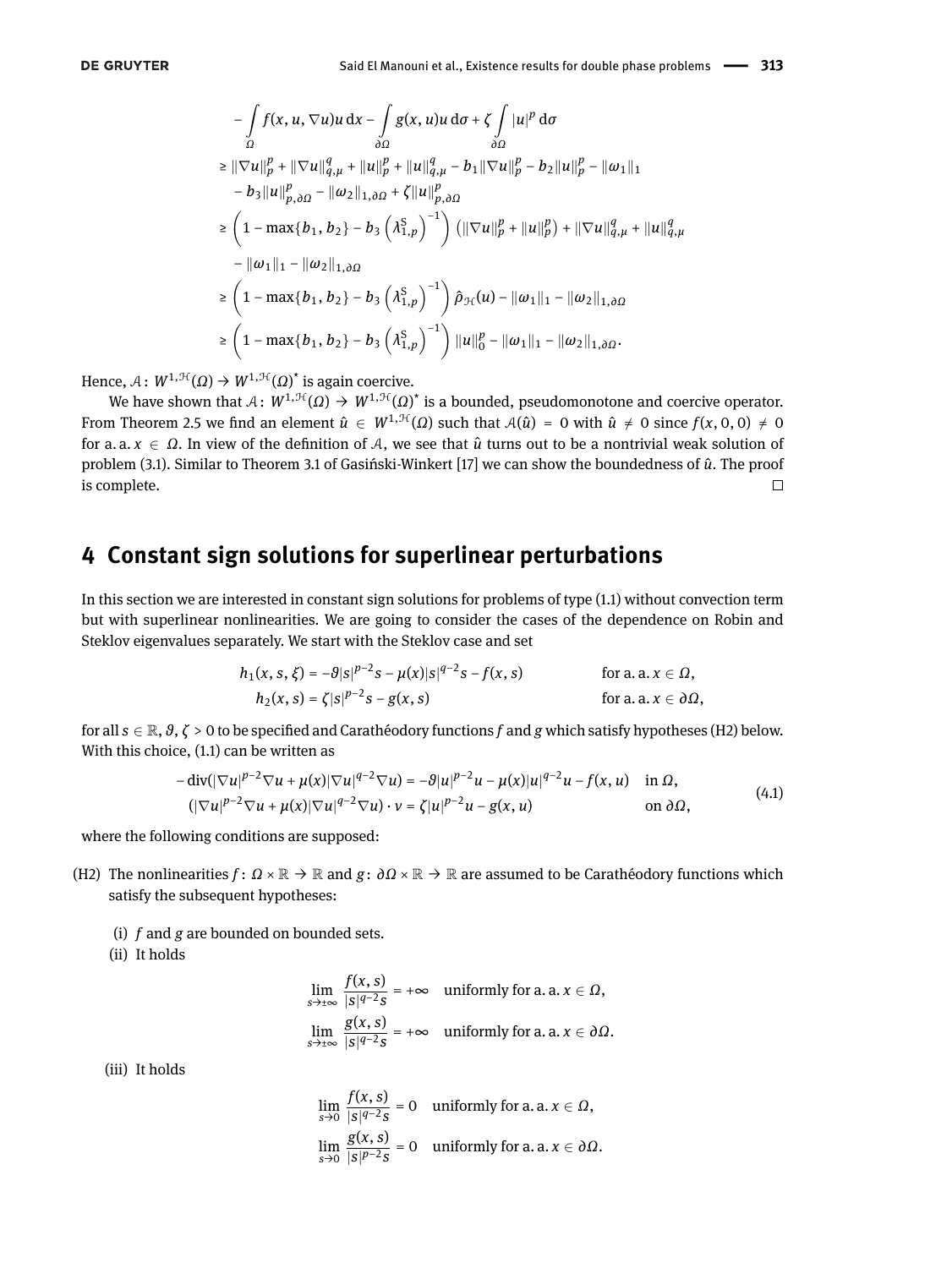We say that  $u \in W^{1,\mathcal{H}}(\Omega)$  is a weak solution of problem [\(4.1\)](#page-9-1) if

$$
\int_{\Omega} \left( |\nabla u|^{p-2} \nabla u + \mu(x) |\nabla u|^{q-2} \nabla u \right) \cdot \nabla \varphi \, dx + \int_{\Omega} \left( \vartheta |u|^{p-2} u + \mu(x) |u|^{q-2} u \right) \varphi \, dx
$$
  
= 
$$
\int_{\Omega} \left( -f(x, u) \right) \varphi \, dx + \int_{\partial \Omega} \left( \zeta |u|^{p-2} u - g(x, u) \right) \varphi \, d\sigma
$$

is fulfilled for all  $\varphi \in W^{1, \mathcal{H}}(\Omega)$ .

The following theorem states the existence of constant sign solutions where the parameter *ζ* depends on the first Steklov eigenvalue for the *p*-Laplacian, namely  $\lambda_{1,p}^{\mathrm{S}}$ .

<span id="page-10-0"></span>**Theorem 4.1.** Let hypotheses [\(2.3\)](#page-3-0) and (H2) be satisfied. Furthermore, let  $\theta \in (0,1]$  and let  $\zeta > \lambda^S_{1,p}$  with  $\lambda^S_{1,p}$ *being the first eigenvalue of the Steklov eigenvalue problem of the p-Laplacian stated in* [\(2.9\)](#page-5-2). Then, problem [\(4.1\)](#page-9-1) *has at least two nontrivial weak solutions u*0, *v*<sup>0</sup> <sup>∈</sup> *W*1,H(*Ω*) <sup>∩</sup> *L* <sup>∞</sup>(*Ω*) *such that u*<sup>0</sup> ≥ 0 *and v*<sup>0</sup> ≤ 0*.*

*Proof.* From hypothesis (H2)(ii) we know that we can find constants  $M_1$ ,  $M_2 = M_2(\zeta) > 1$  such that

<span id="page-10-3"></span><span id="page-10-1"></span>
$$
f(x, s)s \ge |s|^q \quad \text{for a.a. } x \in \Omega \text{ and all } |s| \ge M_1,
$$
  
 
$$
g(x, s)s \ge \zeta |s|^q \quad \text{for a.a. } x \in \Omega \text{ and all } |s| \ge M_2.
$$
 (4.2)

We set  $M_3 = \max(M_1, M_2)$  and take a constant function  $\overline{u} = \zeta \in [M_3, +\infty)$ . Applying [\(4.2\)](#page-10-1),  $p < q$  and  $M_3 > 1$ yields

$$
0 \ge -f(x, \overline{u}) \quad \text{for a. a.} \ x \in \Omega \quad \text{and} \quad 0 \ge \zeta \overline{u}^{p-1} - g(x, \overline{u}) \quad \text{for a. a.} \ x \in \partial \Omega. \tag{4.3}
$$

Analogously, we can choose  $v \equiv -\varsigma$  in order to get

$$
0 \le -f(x, y)
$$
 for a. a.  $x \in \Omega$  and  $0 \le \zeta |y|^{p-2}y - g(x, y)$  for a. a.  $x \in \partial\Omega$ .

Now, we introduce the cut-off functions  $\theta^{\pm} \colon \Omega \times \mathbb{R} \to \mathbb{R}$  and  $\theta^{\pm}_{\zeta}$ *ζ* : *∂Ω* × R → R dened by

<span id="page-10-2"></span>
$$
\theta^+(x,s) = \begin{cases}\n0 & \text{if } s < 0 \\
-f(x,s) & \text{if } 0 \le s \le \overline{u} , \\
-f(x,\overline{u}) & \text{if } \overline{u} < s\n\end{cases}
$$
\n
$$
\theta^+_\zeta(x,s) = \begin{cases}\n0 & \text{if } s < 0 \\
\zeta s^{p-1} - g(x,s) & \text{if } 0 \le s \le \overline{u} , \\
\zeta \overline{u}^{p-1} - g(x,\overline{u}) & \text{if } \overline{u} < s\n\end{cases}
$$
\n
$$
\theta^-(x,s) = \begin{cases}\n-f(x,y) & \text{if } s < \underline{v} \\
-f(x,s) & \text{if } \underline{v} \le s \le 0 , \\
0 & \text{if } 0 < s\n\end{cases}
$$
\n
$$
\theta^-_\zeta(x,s) = \begin{cases}\n\zeta |\underline{v}|^{p-2} \underline{v} - g(x,\underline{v}) & \text{if } s < \underline{v} \\
\zeta |s|^{p-2} s - g(x,s) & \text{if } \underline{v} \le s \le 0 , \\
0 & \text{if } 0 < s\n\end{cases}
$$

which are Carathéodory functions. We set

$$
\Theta^{\pm}(x,s)=\int\limits_{0}^{s}\theta^{\pm}(x,t)\,\mathrm{d}t\quad\text{and}\quad\Theta_{\zeta}^{\pm}(x,s)=\int\limits_{0}^{s}\theta_{\zeta}^{\pm}(x,t)\,\mathrm{d}t.
$$

Now we consider the  $C^1$ -functionals  $\varGamma^\pm\colon\,W^{1,\mathfrak{H}}(\varOmega)\rightarrow\mathbb{R}$  defined by

$$
\varGamma^\pm(u)=\frac{1}{p}\|\nabla u\|_p^p+\frac{1}{q}\|\nabla u\|_{q,\mu}^q+\frac{g}{p}\|u\|_p^p+\frac{1}{q}\|u\|_{q,\mu}^q-\int\limits_\Omega\Theta^\pm(x,u)\,\mathrm{d} x-\int\limits_{\partial\Omega}\Theta^\pm_\zeta(x,u)\,\mathrm{d}\sigma.
$$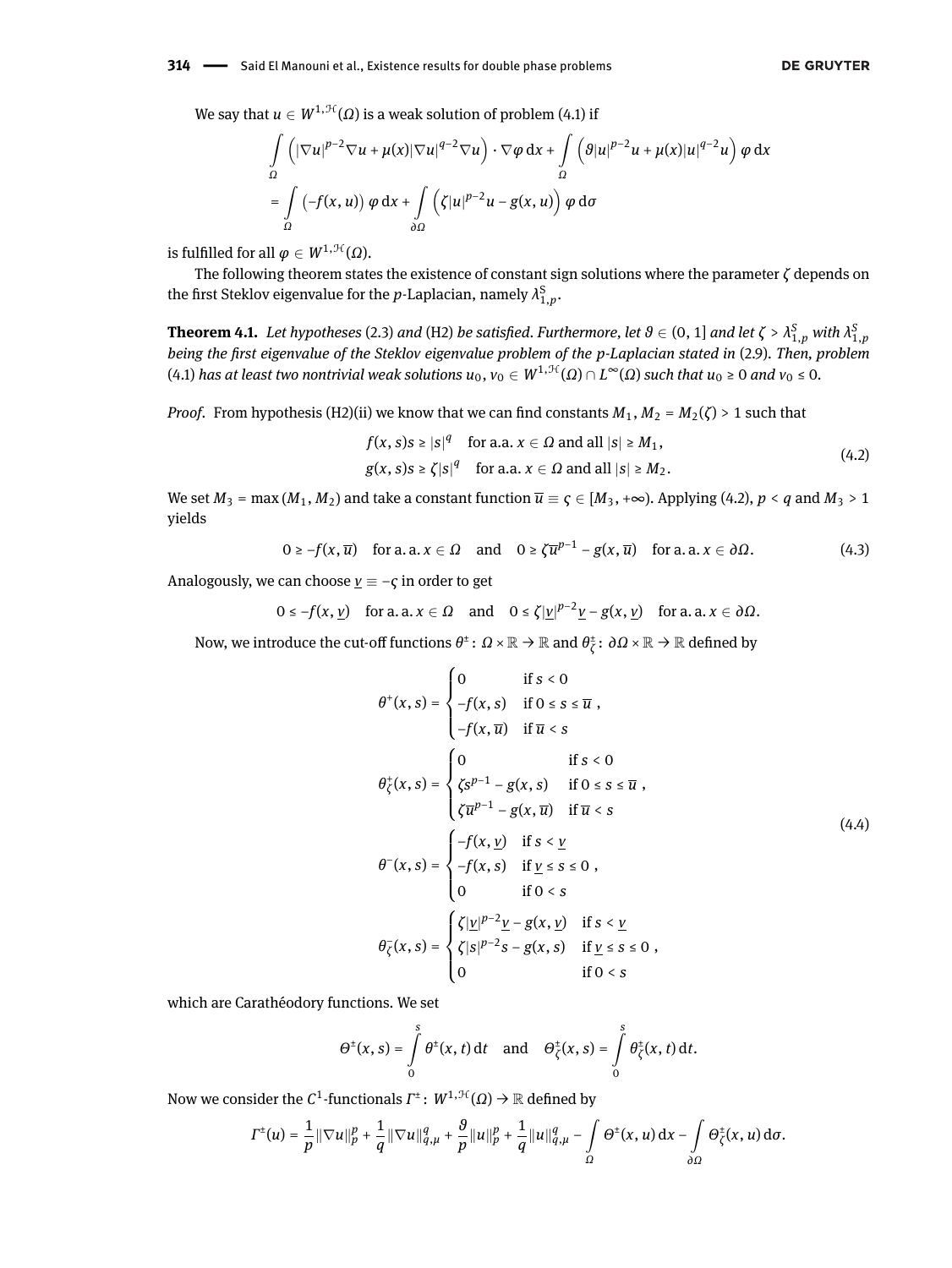Furthermore, we write  $F(x, s) = \int_0^s f(x, t) dt$  and  $G(x, s) = \int_0^s g(x, t) dt$ .

We first investigate the existence of the nonnegative solution. Due to the truncations in  $(4.4)$  it is clear that the functional *Γ*<sup>+</sup> is coercive and also sequentially weakly lower semicontinuous. Hence, its global minimizer  $u_0 \in W^{1, \mathcal{H}}(\Omega)$  exists, that is

<span id="page-11-0"></span>
$$
\Gamma^+(u_0)=\inf\left[\Gamma^+(u)\,:\,u\in W^{1,\mathfrak{H}}(\Omega)\right].
$$

From hypotheses (H2)(iii), for given  $\varepsilon_1$ ,  $\varepsilon_2 > 0$ , there exist  $\delta_1 = \delta_1(\varepsilon_1)$ ,  $\delta_2 = \delta_2(\varepsilon_2) \in (0, \overline{u})$  such that

$$
F(x, s) \le \frac{\varepsilon_1}{q} |s|^q \quad \text{for a.a. } x \in \Omega \text{ and for all } |s| \le \delta_1,
$$
  

$$
G(x, s) \le \frac{\varepsilon_2}{p} |s|^p \quad \text{for a.a. } x \in \partial \Omega \text{ and for all } |s| \le \delta_2.
$$
 (4.5)

We set  $\delta:=\min(\delta_1,\delta_2).$  Recall that  $u_{1,p}^S$  is the first eigenfunction corresponding to the first eigenvalue  $\lambda_{1,p}^S$  of the eigenvalue problem of the *p*-Laplacian with Steklov boundary condition, see [\(2.9\)](#page-5-2). We may suppose that it is normalized, that is,  $\|u_{1,p}^S\|_{p,\partial\Omega}$  = 1. Since  $u_{1,p}^S$   $\in$  int  $(C^1(\overline{\Omega})_+)$ , we may choose  $t\in(0,1)$  small enough such that  $tu_{1,p}^S(x) \in [0,\delta]$  for all  $x \in \overline{\Omega}$ . Because of [\(4.4\)](#page-10-2), [\(4.5\)](#page-11-0) and  $\delta < \overline{u}$  it follows that

$$
I^{+}\left(tu_{1,p}^{S}\right)
$$
\n
$$
= \frac{1}{p} \left\| \nabla \left(tu_{1,p}^{S}\right) \right\|_{p}^{p} + \frac{1}{q} \left\| \nabla \left(tu_{1,p}^{S}\right) \right\|_{q,\mu}^{q} + \frac{\vartheta}{p} \left\| tu_{1,p}^{S}\right\|_{p}^{p} + \frac{1}{q} \left\| tu_{1,p}^{S}\right\|_{q,\mu}^{q}
$$
\n
$$
- \int_{\Omega} \Theta^{+} \left(x, tu_{1,p}^{S}\right) dx - \int_{\partial\Omega} \Theta_{\zeta}^{+} \left(x, tu_{1,p}^{S}\right) d\sigma
$$
\n
$$
\leq \frac{t^{p}}{p} \lambda_{1,p}^{S} + \frac{t^{q}}{q} \left\| \nabla u_{1,p}^{S}\right\|_{q,\mu}^{q} + \frac{t^{q}}{q} \left\| u_{1,p}^{S}\right\|_{q,\mu}^{q} + \int_{\Omega} F\left(x, tu_{1,p}^{S}\right) dx - \frac{\zeta t^{p}}{p}
$$
\n
$$
+ \int_{\partial\Omega} G\left(x, tu_{1,p}^{S}\right) d\sigma
$$
\n
$$
\leq \frac{t^{p}}{p} \lambda_{1,p}^{S} + \frac{t^{q}}{q} \left\| \nabla u_{1,p}^{S}\right\|_{q,\mu}^{q} + \frac{t^{q}}{q} \left\| u_{1,p}^{S}\right\|_{q,\mu}^{q} + \frac{\varepsilon_{1}t^{q}}{q} \left\| u_{1,p}^{S}\right\|_{q}^{q} - \frac{\zeta t^{p}}{p} + \frac{\varepsilon_{2}t^{p}}{p}
$$
\n
$$
= t^{p} \left(\frac{\lambda_{1,p}^{S} - \zeta + \varepsilon_{2}}{p}\right) + t^{q} \left(\frac{\left\| \nabla u_{1,p}^{S}\right\|_{q,\mu}^{q} + \left\| u_{1,p}^{S}\right\|_{q,\mu}^{q} + \varepsilon_{1} \left\| u_{1,p}^{S}\right\|_{q}^{q}}{q}\right).
$$
\n(A.6)

By assumption, we know that  $\zeta > \lambda_{1,p}^{\mathcal{S}}$ . So we may choose  $\varepsilon_1, \varepsilon_2 > 0$  such that

<span id="page-11-1"></span>
$$
0 < \varepsilon_1 < \infty \quad \text{and} \quad 0 < \varepsilon_2 < \zeta - \lambda_{1,p}^S.
$$

From this choice and since  $p < q$  we obtain from [\(4.6\)](#page-11-1)

$$
\Gamma^+\left(tu_{1,p}^S\right) < 0 \quad \text{for all sufficiently small } t > 0.
$$

Therefore, we know now that

<span id="page-11-2"></span>
$$
\Gamma^{+}\left(u_{0}\right) < 0 = \Gamma^{+}\left(0\right).
$$

Hence,  $u_0 \neq 0$ .

Since  $u_0$  is a global minimizer of  $\Gamma^+$  we have  $(\Gamma^+)'(u_0) = 0$ , that is,

$$
\int_{\Omega} \left( |\nabla u_0|^{p-2} \nabla u_0 + \mu(x) |\nabla u_0|^{q-2} \nabla u_0 \right) \cdot \nabla \varphi \, dx
$$
\n
$$
+ \int_{\Omega} \left( \vartheta |u_0|^{p-2} u_0 + \mu(x) |u_0|^{q-2} u_0 \right) \varphi \, dx
$$
\n
$$
= \int_{\Omega} \theta^+ (x, u_0) \varphi \, dx + \int_{\partial \Omega} \theta^+_{\zeta} (x, u_0) \varphi \, d\sigma
$$
\n(4.7)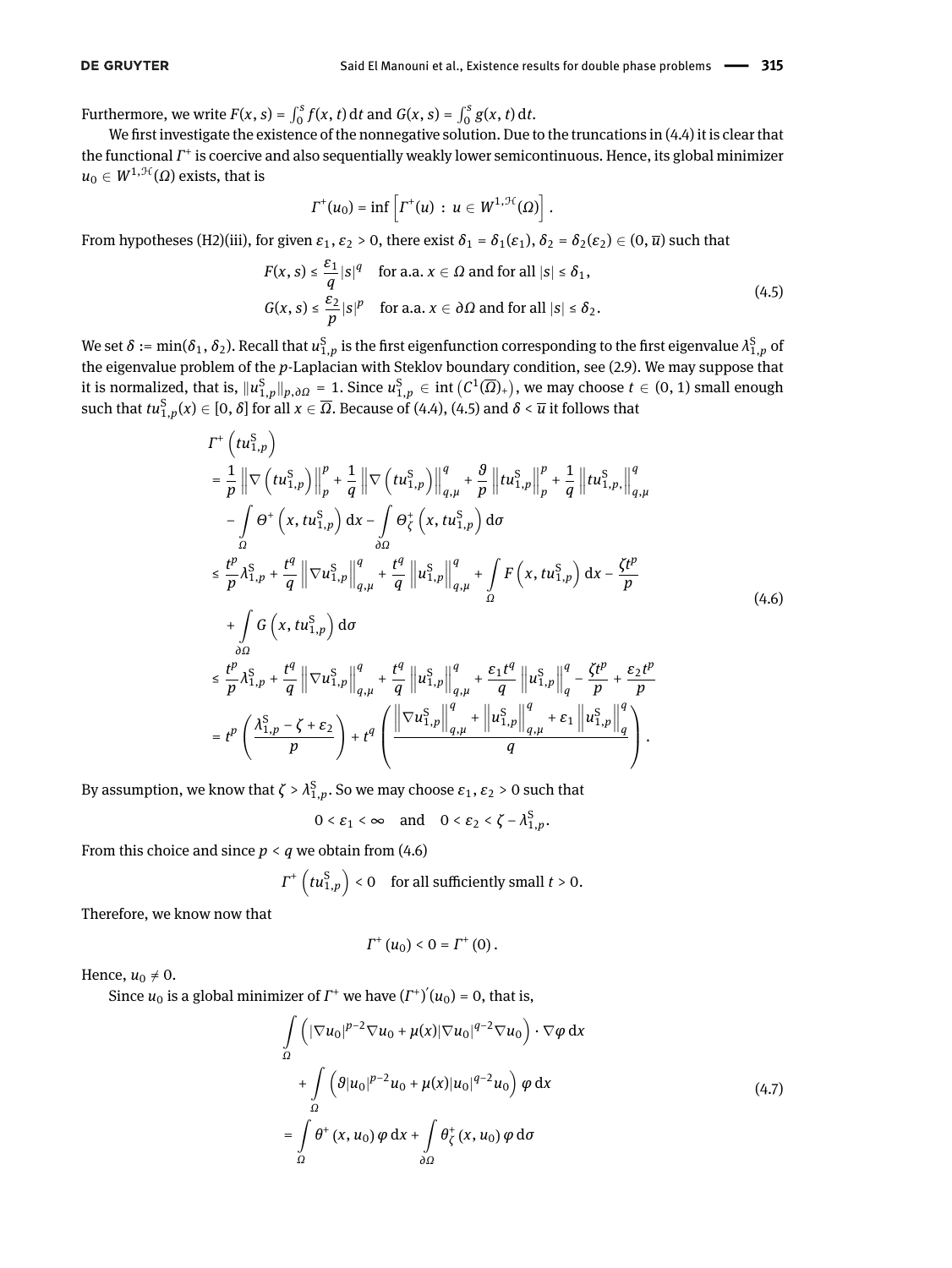#### **316** - Said El Manouni et al., Existence results for double phase problems

for all  $\varphi\in W^{1,\mathcal{H}}(\varOmega).$  First we take  $\varphi=-u_0^-\in W^{1,\mathcal{H}}(\varOmega)$  as test function in [\(4.7\)](#page-11-2). We obtain

<span id="page-12-0"></span>
$$
\|\nabla u_0^-\|_p^p + \|\nabla u_0^-\|_{q,\mu}^q + \|u_0^-\|_p^p + \|u_0^-\|_{q,\mu}^q = 0,
$$

which yields  $u_0^-$  = 0 and so  $u_0$  ≥ 0. Second we choose  $\varphi=(u_0-\overline{u})^+\in W^{1, \mathfrak{H}}(\Omega)$  as test function in [\(4.7\)](#page-11-2) which results in

$$
\int_{\Omega} \left( |\nabla u_0|^{p-2} \nabla u_0 + \mu(x) |\nabla u_0|^{q-2} \nabla u_0 \right) \cdot \nabla (u_0 - \overline{u})^+ dx
$$
\n
$$
+ \int_{\Omega} \left( \partial u_0^{p-1} + \mu(x) u_0^{q-1} \right) (u_0 - \overline{u})^+ dx
$$
\n
$$
= \int_{\Omega} \theta^+ (x, u_0) (u_0 - \overline{u})^+ dx + \int_{\partial \Omega} \theta^+_x (x, u_0) (u_0 - \overline{u})^+ d\sigma
$$
\n
$$
= \int_{\Omega} (-f(x, \overline{u})) (u_0 - \overline{u})^+ dx + \int_{\partial \Omega} \left( \zeta \overline{u}^{p-1} - g(x, \overline{u}) \right) (u_0 - \overline{u})^+ d\sigma
$$
\n
$$
\leq 0,
$$
\n(4.8)

by [\(4.3\)](#page-10-3). First note that

<span id="page-12-1"></span>
$$
\int_{\Omega} \left( |\nabla u_0|^{p-2} \nabla u_0 + \mu(x) |\nabla u_0|^{q-2} \nabla u_0 \right) \cdot \nabla (u_0 - \overline{u})^+ dx
$$
\n
$$
\geq \theta \int_{\Omega} \left( |\nabla (u_0 - \overline{u})^+|^p + \mu(x) |\nabla (u_0 - \overline{u})^+|^q \right) dx.
$$
\n(4.9)

Since  $u_0$  >  $\overline{u}$  > 1 on the set  $\{u_0$  >  $\overline{u}\}$  we have

<span id="page-12-2"></span>
$$
\int_{\Omega} \left( \theta u_0^{p-1} + \mu(x) u_0^{q-1} \right) (u_0 - \overline{u})^+ dx
$$
\n
$$
\geq \theta \int_{\{u_0 > \overline{u}\}} \left( u_0^{p-1} + \mu(x) u_0^{q-1} \right) (u_0 - \overline{u}) dx
$$
\n
$$
\geq \theta \int_{\{u_0 > \overline{u}\}} \left( (u_0 - \overline{u})^{p-1} + \mu(x) (u_0 - \overline{u})^{q-1} \right) (u_0 - \overline{u}) dx
$$
\n
$$
= \theta \int_{\Omega} \left( ((u_0 - \overline{u})^+)^p + \mu(x) ((u_0 - \overline{u})^+)^q \right) dx.
$$
\n(4.10)

Combining [\(4.8\)](#page-12-0) with [\(4.9\)](#page-12-1) as well as [\(4.10\)](#page-12-2) and using Proposition [2.2\(](#page-4-4)iii), (iv) implies that

$$
\vartheta \min\{\|(u_0-\overline{u})^+\|_0^p, \|(u_0-\overline{u})^+\|_0^q\} \le \vartheta \hat{\rho}_{\mathcal{H}}((u_0-\overline{u})^+) \le 0.
$$

 $\text{Hence,}\ u_0\le\overline{u}\ \text{and so}\ u_0\in[0,\overline{u}].$  By the definition of the truncations in [\(4.4\)](#page-10-2) we see that  $u_0\in W^{1, \mathcal{H}}(\Omega)\cap L^\infty(\Omega)$ turns out to be a weak solution of our original problem [\(4.1\)](#page-9-1).

For the nonpositive solution we consider the functional  $\varGamma$  :  $W^{1,\mathcal{H}}(\varOmega) \to \mathbb{R}$  and show in the same way that it has a global minimizer  $v_0 \in W^{1,\mathcal{H}}(\Omega)$  which belongs to [*v*, 0].  $\Box$ 

Let us study now the case when the solutions depend on the first Robin eigenvalue. We set

<span id="page-12-3"></span>
$$
h_1(x, s, \xi) = (\zeta - \theta)|s|^{p-2} s - \mu(x)|s|^{q-2} s - f(x, s)
$$
 for a. a.  $x \in \Omega$ ,  
\n
$$
h_2(x, s) = -\beta|s|^{p-2} s
$$
 for a. a.  $x \in \partial\Omega$ ,

for all  $s \in \mathbb{R}$  with parameters  $\zeta > \theta > 0$  to be specified,  $\beta > 0$  is the same parameter as in the Robin eigenvalue problem and *f* is a Carathéodory function. Then, problem [\(1.1\)](#page-0-0) becomes

$$
-\operatorname{div}(|\nabla u|^{p-2}\nabla u + \mu(x)|\nabla u|^{q-2}\nabla u) = (\zeta - \theta)|u|^{p-2}u - \mu(x)|u|^{q-2}u - f(x,u) \quad \text{in } \Omega,
$$
  

$$
(|\nabla u|^{p-2}\nabla u + \mu(x)|\nabla u|^{q-2}\nabla u) \cdot v = -\beta|u|^{p-2}u \quad \text{on } \partial\Omega,
$$
 (4.11)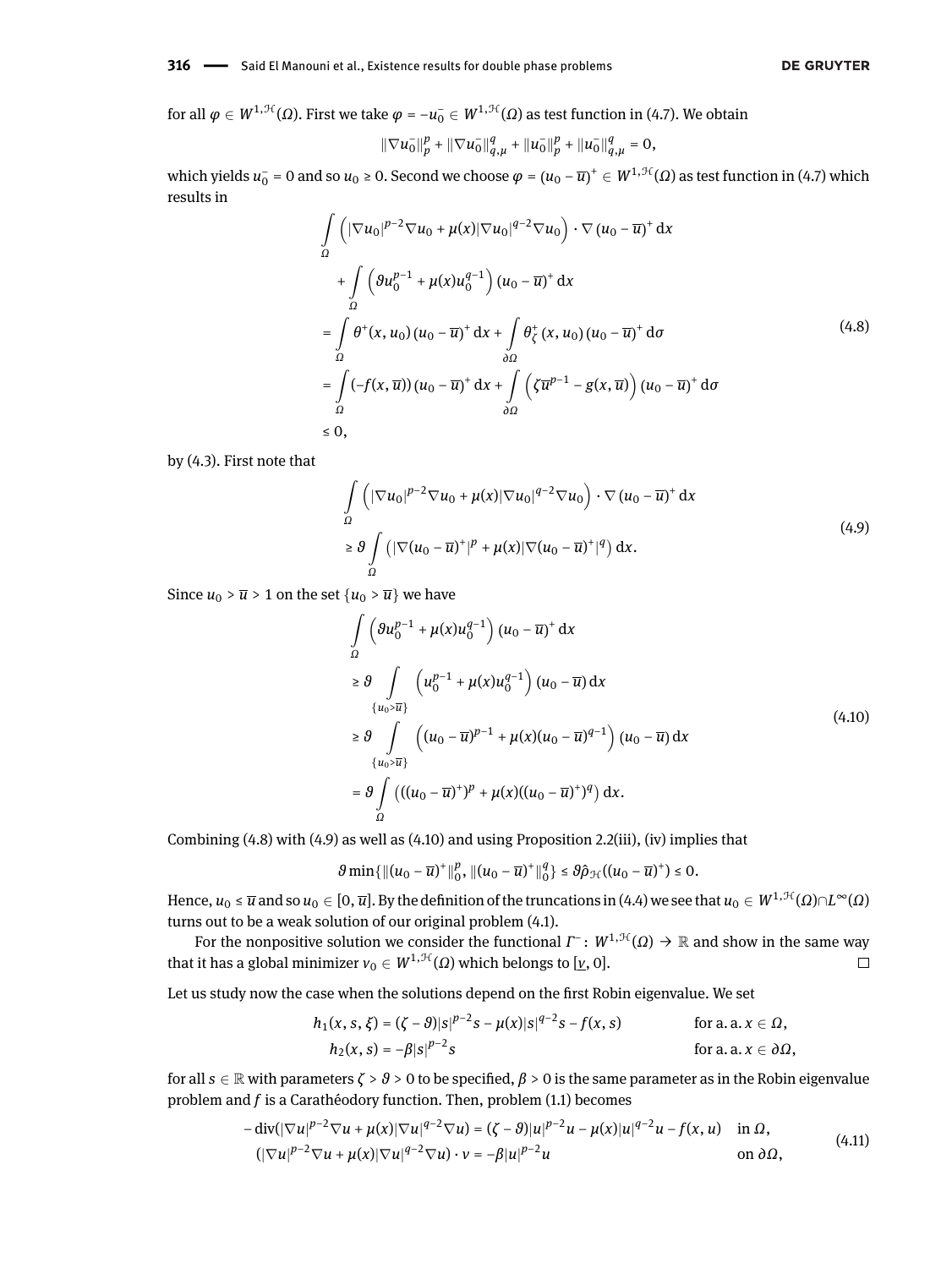where  $f$  satisfies the following assumptions:

(H3) The function  $f: \Omega \times \mathbb{R} \to \mathbb{R}$  is a Carathéodory function such that:

- (i) *f* is bounded on bounded sets.
- (ii) It holds

$$
\lim_{s\to\pm\infty}\frac{f(x,s)}{|s|^{q-2}s} = +\infty \quad \text{uniformly for a. a. } x \in \Omega.
$$

(iii) It holds

<span id="page-13-1"></span>
$$
\lim_{s\to 0}\frac{f(x,s)}{|s|^{p-2}s}=0 \quad \text{uniformly for a. a. } x\in \Omega.
$$

We have the following multiplicity result concerning problem [\(4.11\)](#page-12-3).

<span id="page-13-0"></span>**Theorem 4.2.** Let hypotheses [\(2.3\)](#page-3-0) and (H3) be satisfied. Further, let  $\zeta > \lambda_{1,p,\beta}^R + \vartheta$  with  $\vartheta > 0$  and  $\lambda_{1,p,\beta}^R$  being *the rst eigenvalue of the Robin eigenvalue problem of the p-Laplacian with β* > 0 *stated in* [\(2.7\)](#page-5-1)*. Then, problem*  $(4.11)$  has at least two nontrivial weak solutions  $u_1, v_1 \in W^{1,\mathcal{H}}(\Omega) \cap L^\infty(\Omega)$  such that  $u_1 \geq 0$  and  $v_1 \leq 0$ .

*Proof.* Taking hypothesis (H3)(ii) into account we find a constant  $M = M(\zeta) > 1$  such that

$$
f(x, s)s \ge \zeta |s|^q \quad \text{for a.a. } x \in \Omega \text{ and all } |s| \ge M. \tag{4.12}
$$

As in the proof of Theorem [4.1,](#page-10-0) by [\(4.12\)](#page-13-1), we can take constant functions  $\overline{u} \in (M, +\infty)$  and  $\underline{v} = -\overline{u}$  such that

$$
0 \ge \zeta \overline{u}^{p-1} - f(x, \overline{u}) \quad \text{for a. a. } x \in \Omega \quad \text{and} \quad 0 \le \zeta |\underline{v}|^{p-2} \underline{v} - f(x, \underline{v}) \quad \text{for a. a. } x \in \Omega,
$$
 (4.13)

because  $p < q$  and  $M > 1$ .

Then we define truncations  $\psi^\pm_\ell$  $\frac{1}{\zeta}$ :  $\varOmega$  ×  $\mathbb{R} \to \mathbb{R}$  and  $\psi_{\beta}^{\pm}$ *β* : *∂Ω* × R → R as follows

<span id="page-13-3"></span><span id="page-13-2"></span>
$$
\psi_{\zeta}^{+}(x, s) = \begin{cases}\n0 & \text{if } s < 0 \\
\zeta s^{p-1} - f(x, s) & \text{if } 0 \le s \le \overline{u}, \\
\zeta \overline{u}^{p-1} - f(x, \overline{u}) & \text{if } \overline{u} < s\n\end{cases}
$$
\n
$$
\psi_{\beta}^{+}(x, s) = \begin{cases}\n0 & \text{if } s < 0 \\
-\beta s^{p-1} & \text{if } 0 \le s \le \overline{u}, \\
-\beta \overline{u}^{p-1} & \text{if } \overline{u} < s\n\end{cases}
$$
\n
$$
\psi_{\zeta}^{-}(x, s) = \begin{cases}\n\zeta | \underline{v}|^{p-2} \underline{v} - f(x, \underline{v}) & \text{if } s < \underline{v} \\
\zeta | s|^{p-2} s - f(x, s) & \text{if } \underline{v} \le s \le 0, \\
0 & \text{if } 0 < s\n\end{cases}
$$
\n
$$
\psi_{\beta}^{-}(x, s) = \begin{cases}\n-\beta | \underline{v}|^{p-2} \underline{v} & \text{if } s < \underline{v} \\
-\beta | s|^{p-2} s & \text{if } \underline{v} \le s \le 0, \\
0 & \text{if } 0 < s\n\end{cases}
$$

We set

$$
\Psi_{\zeta}^{\pm}(x, s) = \int_{0}^{s} \psi_{\zeta}^{\pm}(x, t) dt \text{ and } \Psi_{\beta}^{\pm}(x, s) = \int_{0}^{s} \psi_{\beta}^{\pm}(x, t) dt
$$

and introduce the  $C^1$ -functionals  $\varPi^\pm\colon W^{1, \mathcal H}(\varOmega)\to \mathbb R$  given by

$$
\varPi^\pm(u)=\frac{1}{p}\|\nabla u\|_p^p+\frac{1}{q}\|\nabla u\|_{q,\mu}^q+\frac{g}{p}\|u\|_p^p+\frac{1}{q}\|u\|_{q,\mu}^q-\int\limits_\Omega\Psi_\zeta^\pm(x,u)\,\mathrm{d} x-\int\limits_{\partial\Omega}\Psi_\beta^\pm(x,u)\,\mathrm{d}\sigma.
$$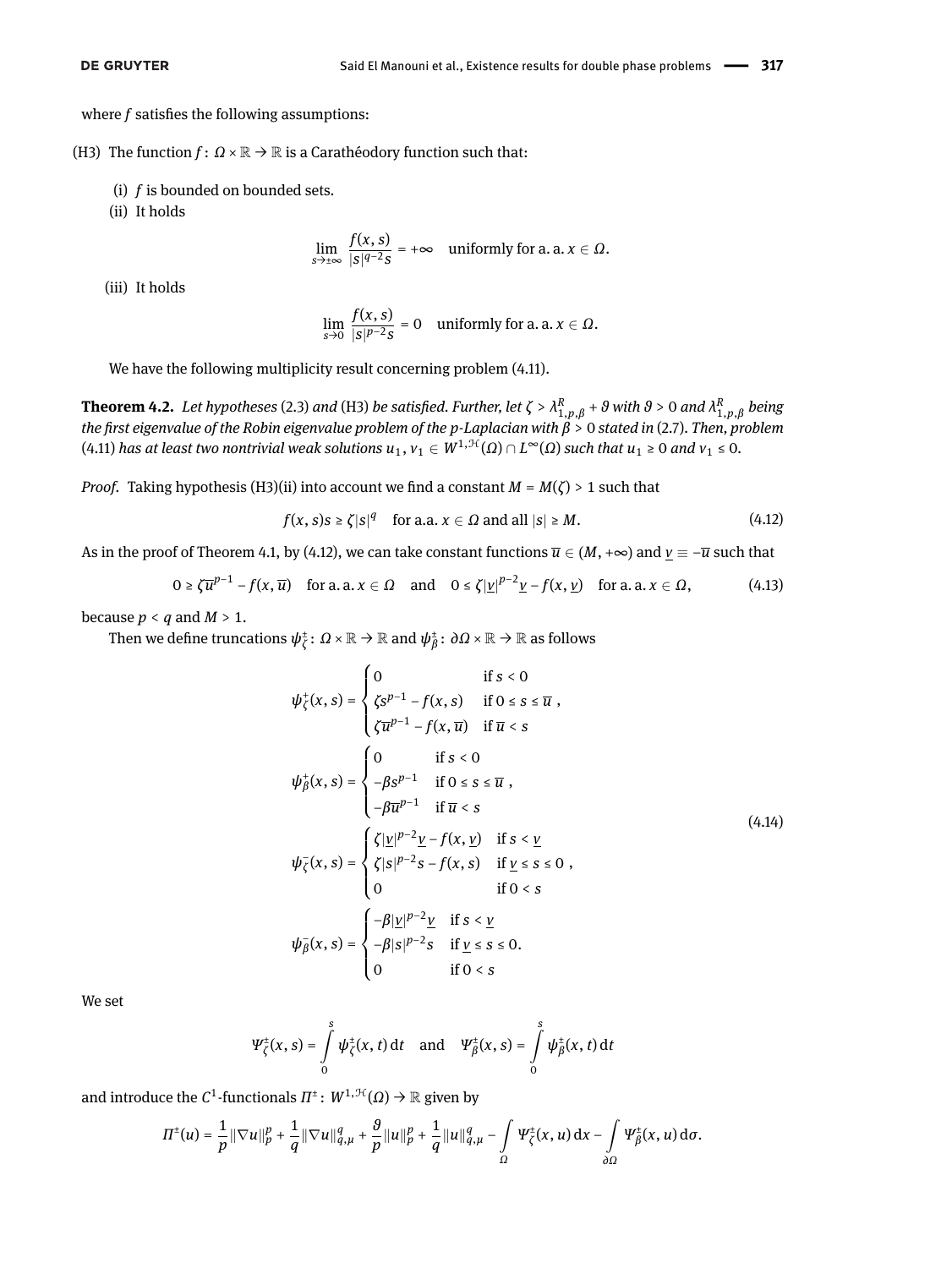As before, we define  $F(x, s) = \int_0^s f(x, t) dt$ .

We start with the existence of a nonnegative solution. Because of [\(4.14\)](#page-13-2) we know that the functional *Π* + is coercive and also sequentially weakly lower semicontinuous. Therefore, we find an element  $u_1 \in W^{1,\mathcal{H}}(\Omega)$ such that

<span id="page-14-0"></span>
$$
\Pi^+(u_1)=\inf\left[\Pi^+(u)\,:\,u\in W^{1,\mathcal{H}}(\Omega)\right].
$$

By hypothesis (H3)(iii), we find for every  $\varepsilon > 0$  a number  $\delta \in (0, \overline{u})$  such that

$$
F(x, s) \le \frac{\varepsilon}{p} |s|^p \quad \text{for a.a. } x \in \Omega \text{ and for all } |s| \le \delta. \tag{4.15}
$$

We recall that  $u_{1,p,\beta}^R$  is the first eigenfunction corresponding to the first eigenvalue  $\lambda_{1,p,\beta}^R$  of the eigenvalue problem of the *p*-Laplacian with Robin boundary condition, see [\(2.7\)](#page-5-1). Without any loss of generality we can assume that  $u_{1,p,\beta}^R$  is normalized (that is,  $\|u_{1,p,\beta}^R\|_p = 1$ ) and because of  $u_{1,p,\beta}^R \in \mathop{\mathrm{int}} \big( C^1(\overline{\Omega})_+ \big)$  we choose  $t \in (0, 1)$  sufficiently small such that  $tu_{1,p,\beta}^R(x) \in [0, \delta]$  for all  $x \in \overline{\Omega}$ . Applying [\(4.14\)](#page-13-2), [\(4.15\)](#page-14-0),  $\delta < \overline{u}$  and  $\theta > 0$ gives

$$
\Pi^{+}\left(tu_{1,p,\beta}^{R}\right)
$$
\n
$$
= \frac{1}{p} \left\| \nabla \left(tu_{1,p,\beta}^{R}\right) \right\|_{p}^{p} + \frac{1}{q} \left\| \nabla \left(tu_{1,p,\beta}^{R}\right) \right\|_{q,\mu}^{q} + \frac{\vartheta}{p} \left\| tu_{1,p,\beta}^{R}\right\|_{p}^{p} + \frac{1}{q} \left\| tu_{1,p,\beta}^{R}\right\|_{q,\mu}^{q}
$$
\n
$$
- \int_{\Omega} \Psi_{\zeta}^{+}\left(x, tu_{1,p,\beta}^{R}\right) dx - \int_{\partial\Omega} \Psi_{\beta}^{+}\left(x, tu_{1,p,\beta}^{R}\right) d\sigma
$$
\n
$$
\leq \frac{t^{p}}{p} \lambda_{1,p,\beta}^{R} - \frac{\beta t^{p}}{p} \left\| u_{1,p,\beta}^{R}\right\|_{p,\partial\Omega}^{p} + \frac{t^{q}}{q} \left\| \nabla u_{1,p,\beta}^{R}\right\|_{q,\mu}^{q} + \frac{t^{p} \vartheta}{p} + \frac{t^{q}}{q} \left\| u_{1,p,\beta}^{R}\right\|_{q,\mu}^{q}
$$
\n
$$
- \frac{\zeta t^{p}}{p} + \int_{\Omega} F\left(x, tu_{1,p,\beta}^{R}\right) dx + \frac{\beta t^{p}}{p} \left\| u_{1,p,\beta}^{R}\right\|_{p,\partial\Omega}^{p}
$$
\n
$$
\leq \frac{t^{p}}{p} \lambda_{1,p,\beta}^{R} + \frac{t^{q}}{q} \left\| \nabla u_{1,p,\beta}^{R}\right\|_{q,\mu}^{q} + \frac{t^{p} \vartheta}{p} + \frac{t^{q}}{q} \left\| u_{1,p,\beta}^{R}\right\|_{q,\mu}^{q} - \frac{\zeta t^{p}}{p} + \frac{\varepsilon t^{p}}{p}
$$
\n
$$
\leq t^{p} \left(\frac{\lambda_{1,p,\beta}^{R} + \vartheta - \zeta + \varepsilon}{p}\right) + t^{q} \left(\frac{\left\| \nabla u_{1,p,\beta}^{R}\right\|_{q,\mu}^{q} + \left\| u_{1,p,\beta}^{R}\right\|_{q
$$

Due to  $\zeta > \lambda_{1,p,\beta}^R + \vartheta$  and  $p < q$  one has from [\(4.16\)](#page-14-1) for  $\varepsilon \in (0,\zeta-\lambda_{1,p,\beta}^R - \vartheta)$  that

<span id="page-14-1"></span> $\Pi^{+}\left(tu_{1,p,\beta}^{\text{R}}\right)<0\quad \text{for all sufficiently small }t>0.$ 

Hence,  $\Pi^+(u_1) < 0 = \Pi^+(0)$  and so  $u_1 \neq 0$ .

We have  $(\Pi^{\dagger})'(u_1) = 0$ , that is,

<span id="page-14-2"></span>
$$
\int_{\Omega} \left( |\nabla u_1|^{p-2} \nabla u_1 + \mu(x) |\nabla u_1|^{q-2} \nabla u_1 \right) \cdot \nabla \varphi \, dx
$$
\n
$$
+ \int_{\Omega} \left( \vartheta |u_1|^{p-2} u_1 + \mu(x) |u_1|^{q-2} u_1 \right) \varphi \, dx
$$
\n
$$
= \int_{\Omega} \psi_{\zeta}^{\dagger} (x, u_1) \varphi \, dx + \int_{\partial \Omega} \psi_{\beta}^{\dagger} (x, u_1) \varphi \, d\sigma
$$
\n(4.17)

for all  $\varphi \in W^{1, \mathfrak{H}}(\Omega)$ . As done in the proof of Theorem [4.1](#page-10-0) we take  $\varphi = -u_{1}^{-} \in W^{1, \mathfrak{H}}(\Omega)$  and  $\varphi = (u_{1} - \overline{u})^{+} \in$  $W^{1, \mathcal{H}}(\Omega)$  as test functions in [\(4.17\)](#page-14-2) which gives us  $0 \le u_1 \le \overline{u}$ , see [\(4.13\)](#page-13-3). Hence, by the definition of the truncations in [\(4.14\)](#page-13-2) we see that  $u_1\in W^{1, \mathcal{H}}(\varOmega)\cap L^\infty(\varOmega)$  solves problem [\(4.11\)](#page-12-3).

In the same way we can show the existence of a nontrivial nonpositive solution  $v_1\in W^{1,\mathfrak{H}}(\Omega)\cap L^{\infty}(\Omega)$ by treating the functional  $\Pi^- \colon W^{1, \mathfrak{H}}(\Omega) \to \mathbb{R}$  instead of  $\Pi^+ \colon W^{1, \mathfrak{H}}(\Omega) \to \mathbb{R}.$  $\Box$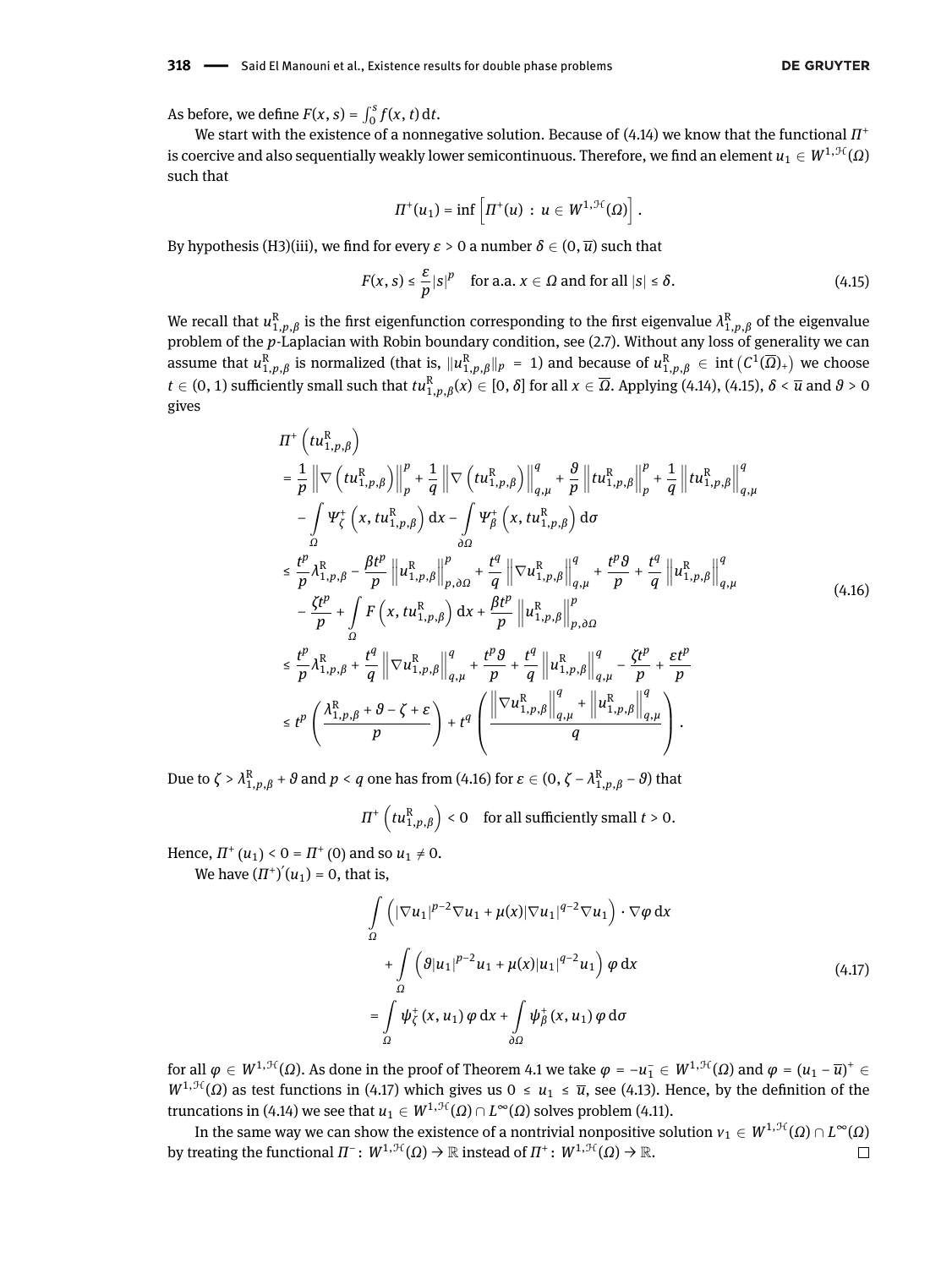**Remark 4.3.** *In this section we decided to consider two dierent problems since in the proof of Theorem [4.1](#page-10-0) the use of the rst Robin eigenfunction would have provided a condition of the form*

<span id="page-15-19"></span>
$$
\lambda_{1,p,\beta}^R + \vartheta < (\beta + \zeta) \left\| u_{1,p,\beta}^R \right\|_{p,\partial\Omega}^p, \tag{4.18}
$$

*which depends also on the boundary norm of the eigenfunction u R* 1,*p*,*β . So the statement of Theorem [4.1](#page-10-0) still holds* true when we replace the assumption  $\zeta>\lambda_{1,p}^S$  by [\(4.18\)](#page-15-19) where  $u_{1,p,\beta}^R$  is the first normalized (that is,  $\|u_{1,p,\beta}^R\|_p=1$ )  $e$ igenfunction associated to the first eigenvalue  $\lambda^R_{1,p,\beta}$  of the Robin eigenvalue problem.

**Acknowledgments:** The authors wish to thank knowledgeable referees for their corrections and remarks. Furthermore, the authors wish to thank Ángel Crespo-Blanco for valuable comments and improvements. We acknowledge support by the German Research Foundation and the Open Access Publication Fund of TU Berlin.

**Conflict of Interest:** The authors declare that they have no conflict of interest.

# **References**

- <span id="page-15-14"></span>[1] A. Bahrouni, V.D. Rădulescu, P. Winkert, *Double phase problems with variable growth and convection for the Baouendi-Grushin operator*, Z. Angew. Math. Phys. **71** (2020), no. 6, 183, 14 pp.
- <span id="page-15-15"></span>[2] G. Barletta, E. Tornatore, *Elliptic problems with convection terms in Orlicz spaces*, J. Math. Anal. Appl. **495** (2021), no. 2, 124779, 28 pp.
- <span id="page-15-0"></span>[3] P. Baroni, M. Colombo, G. Mingione, *Harnack inequalities for double phase functionals*, Nonlinear Anal. **121** (2015), 206– 222.
- [4] P. Baroni, M. Colombo, G. Mingione, *Non-autonomous functionals, borderline cases and related function classes*, St. Petersburg Math. J. **27** (2016), 347–379.
- <span id="page-15-1"></span>[5] P. Baroni, M. Colombo, G. Mingione, *Regularity for general functionals with double phase*, Calc. Var. Partial Differential Equations **57** (2018), no. 2, Art. 62, 48 pp.
- <span id="page-15-2"></span>[6] P. Baroni, T. Kuusi, G. Mingione, *Borderline gradient continuity of minima*, J. Fixed Point Theory Appl. **15** (2014), no. 2, 537– 575.
- <span id="page-15-3"></span>[7] S.-S. Byun, J. Oh, *Regularity results for generalized double phase functionals*, Anal. PDE **13** (2020), no. 5, 1269–1300.
- <span id="page-15-8"></span>[8] F. Colasuonno, M. Squassina, *Eigenvalues for double phase variational integrals*, Ann. Mat. Pura Appl. (4) **195** (2016), no. 6, 1917–1959.
- <span id="page-15-4"></span>[9] M. Colombo, G. Mingione, Bounded minimisers of double phase variational integrals, Arch. Ration. Mech. Anal. **218** (2015), no. 1, 219–273.
- <span id="page-15-5"></span>[10] M. Colombo, G. Mingione, *Regularity for double phase variational problems*, Arch. Ration. Mech. Anal. **215** (2015), no. 2, 443–496.
- <span id="page-15-17"></span>[11] Á. Crespo-Blanco, L. Gasiński, P. Harjulehto, P. Winkert, *A new class of double phase variable exponent problems: Existence and uniqueness*, preprint 2021, arXiv: 2103.08928.
- <span id="page-15-9"></span>[12] C. Farkas, P. Winkert, *An existence result for singular Finsler double phase problems*, J. Dierential Equations **286** (2021), 455–473.
- <span id="page-15-7"></span>[13] C. Farkas, A. Fiscella, P. Winkert, *Singular Finsler double phase problems with nonlinear boundary condition*, preprint 2021, arXiv: 2102.05467.
- <span id="page-15-10"></span>[14] L. Gasiński, N.S. Papageorgiou, *Constant sign and nodal solutions for superlinear double phase problems*, Adv. Calc. Var., https://doi.org/10.1515/acv-2019-0040.
- <span id="page-15-11"></span>[15] L. Gasiński, P. Winkert, *Constant sign solutions for double phase problems with superlinear nonlinearity*, Nonlinear Anal. **195** (2020), 111739, 9 pp.
- <span id="page-15-12"></span>[16] L. Gasiński, P. Winkert, *Existence and uniqueness results for double phase problems with convection term*, J. Differential Equations **268** (2020), no. 8, 4183–4193.
- <span id="page-15-6"></span>[17] L. Gasiński, P. Winkert, *Sign changing solution for a double phase problem with nonlinear boundary condition via the Nehari manifold*, J. Differential Equations 274 (2021), 1037-1066.
- <span id="page-15-18"></span>[18] A. Lê, *Eigenvalue problems for the p-Laplacian*, Nonlinear Anal. **64** (2006), no. 5, 1057–1099.
- <span id="page-15-13"></span>[19] W. Liu, G. Dai, *Existence and multiplicity results for double phase problem, J. Differential Equations 265 (2018), no. 9, 4311-*4334.
- <span id="page-15-16"></span>[20] W. Liu, G. Dai, *Multiplicity results for double phase problems in* R*N*, J. Math. Phys. **61** (2020), no. 9, 091508, 20 pp.